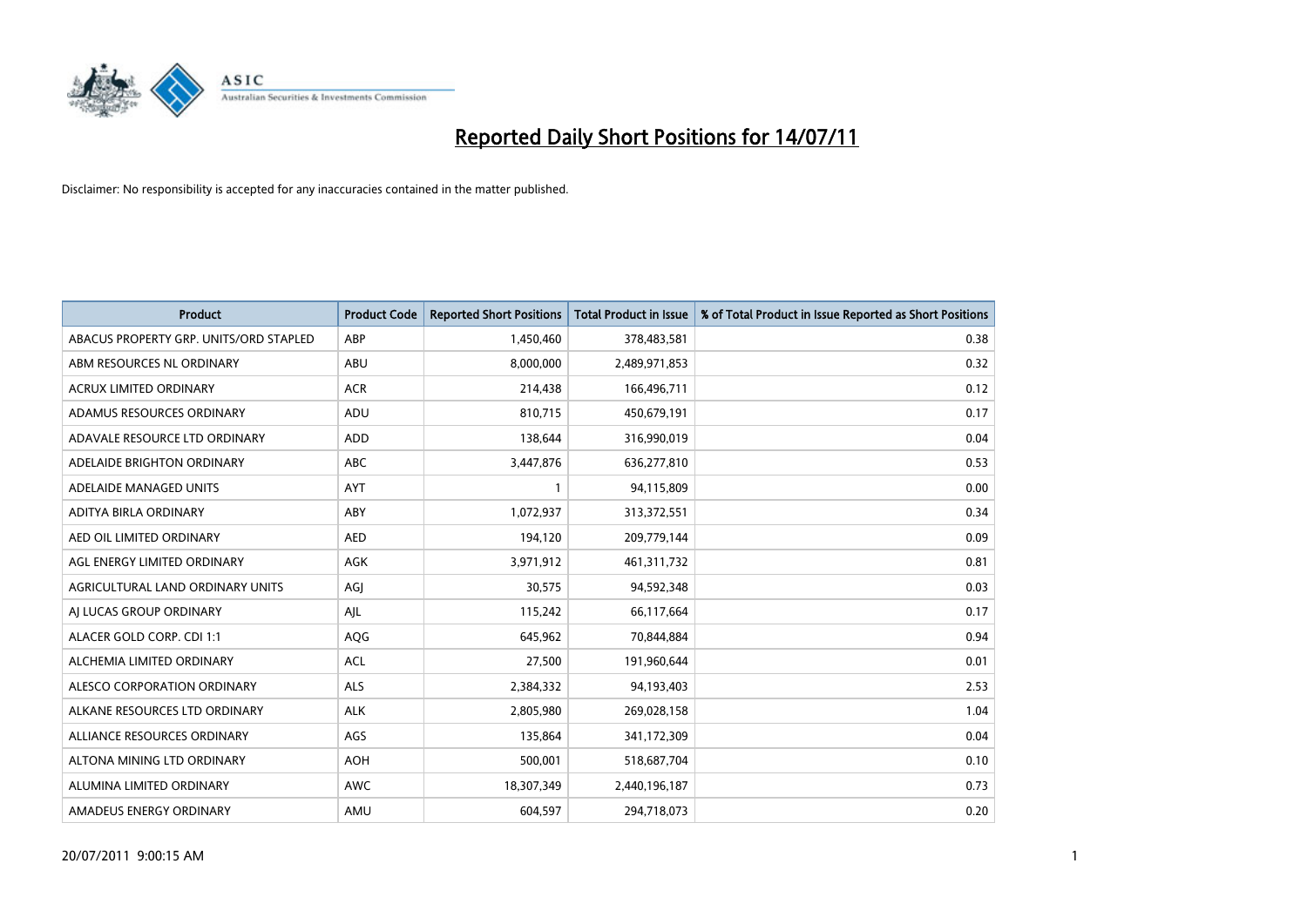

| <b>Product</b>                          | <b>Product Code</b> | <b>Reported Short Positions</b> | <b>Total Product in Issue</b> | % of Total Product in Issue Reported as Short Positions |
|-----------------------------------------|---------------------|---------------------------------|-------------------------------|---------------------------------------------------------|
| AMALGAMATED HOLDINGS ORDINARY           | AHD                 | 15,766                          | 157,471,848                   | 0.01                                                    |
| AMCOR LIMITED ORDINARY                  | <b>AMC</b>          | 8,671,381                       | 1,227,469,819                 | 0.66                                                    |
| AMP LIMITED ORDINARY                    | AMP                 | 7,730,378                       | 2,811,693,913                 | 0.26                                                    |
| AMPELLA MINING ORDINARY                 | <b>AMX</b>          | 529,046                         | 204,885,108                   | 0.26                                                    |
| ANSELL LIMITED ORDINARY                 | <b>ANN</b>          | 3,603,130                       | 133,011,550                   | 2.70                                                    |
| ANTARES ENERGY LTD ORDINARY             | <b>AZZ</b>          | 101,632                         | 273,000,000                   | 0.04                                                    |
| ANZ BANKING GRP LTD ORDINARY            | ANZ                 | 8,907,019                       | 2,628,863,651                 | 0.31                                                    |
| ANZ BANKING GRP LTD PREF SHARE          | ANZPA               | 5,000                           | 19,687,224                    | 0.03                                                    |
| APA GROUP STAPLED SECURITIES            | APA                 | 9,528,974                       | 634,116,029                   | 1.50                                                    |
| APEX MINERALS NL ORDINARY               | <b>AXM</b>          | 885,146                         | 5,550,243,713                 | 0.02                                                    |
| APN EUROPEAN RETAIL UNITS STAPLED SEC.  | <b>AEZ</b>          | 11,832                          | 544,910,660                   | 0.00                                                    |
| APN NEWS & MEDIA ORDINARY               | <b>APN</b>          | 21,106,609                      | 618,568,292                   | 3.41                                                    |
| AQUARIUS PLATINUM. ORDINARY             | <b>AOP</b>          | 2,352,706                       | 470,167,206                   | 0.50                                                    |
| AQUILA RESOURCES ORDINARY               | <b>AQA</b>          | 4,333,467                       | 374,368,499                   | 1.17                                                    |
| ARAFURA RESOURCE LTD ORDINARY           | <b>ARU</b>          | 5,885,169                       | 367,980,342                   | 1.59                                                    |
| ARB CORPORATION ORDINARY                | ARP                 | 4,675                           | 72,481,302                    | 0.00                                                    |
| ARDENT LEISURE GROUP STAPLED SECURITIES | AAD                 | 238,134                         | 318,147,978                   | 0.06                                                    |
| ARISTOCRAT LEISURE ORDINARY             | ALL                 | 25,791,956                      | 536,480,307                   | 4.81                                                    |
| ASCIANO LIMITED ORDINARY                | <b>AIO</b>          | 23,251,166                      | 2,926,103,883                 | 0.80                                                    |
| ASG GROUP LIMITED ORDINARY              | <b>ASZ</b>          | 171,083                         | 169,117,796                   | 0.10                                                    |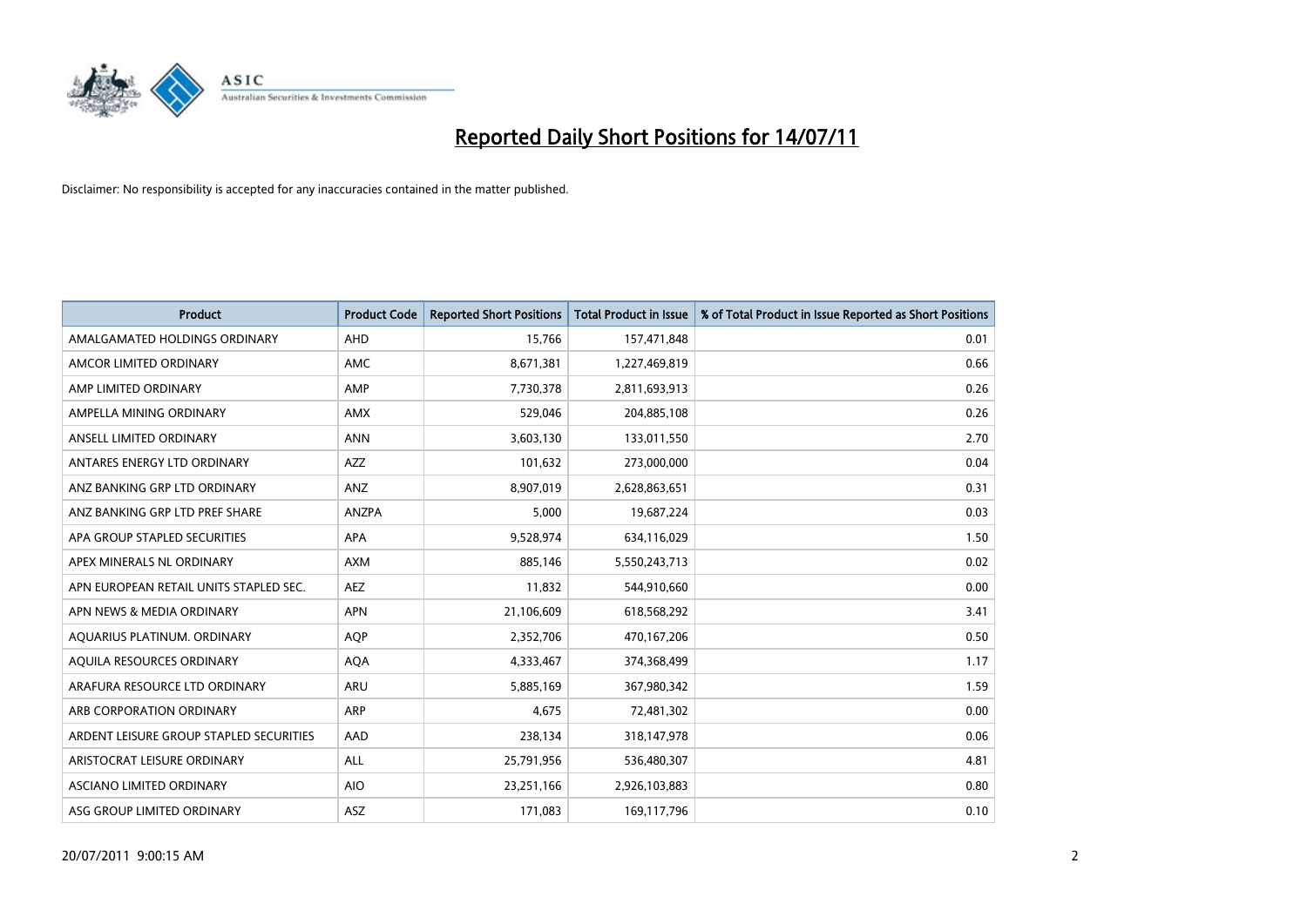

| <b>Product</b>                          | <b>Product Code</b> | <b>Reported Short Positions</b> | <b>Total Product in Issue</b> | % of Total Product in Issue Reported as Short Positions |
|-----------------------------------------|---------------------|---------------------------------|-------------------------------|---------------------------------------------------------|
| ASPEN GROUP ORD/UNITS STAPLED           | <b>APZ</b>          | 1,078,848                       | 579,826,041                   | 0.18                                                    |
| ASPIRE MINING LTD ORDINARY              | <b>AKM</b>          | 283,462                         | 539,971,483                   | 0.05                                                    |
| <b>ASTON RES LTD ORDINARY</b>           | <b>AZT</b>          | 477,913                         | 204,527,604                   | 0.22                                                    |
| ASTRO JAP PROP GROUP STAPLED SECURITIES | AJA                 | 22,273                          | 58,445,002                    | 0.04                                                    |
| ASX LIMITED ORDINARY                    | <b>ASX</b>          | 1,263,298                       | 175,136,729                   | 0.71                                                    |
| ATLANTIC LIMITED ORDINARY               | ATI                 | 20,575                          | 113,601,916                   | 0.02                                                    |
| ATLAS IRON LIMITED ORDINARY             | <b>AGO</b>          | 6,880,824                       | 825,891,142                   | 0.82                                                    |
| AUGUR RESOURCES LTD ORDINARY            | <b>AUK</b>          | 200,557                         | 177,188,048                   | 0.11                                                    |
| <b>AURORA OIL &amp; GAS ORDINARY</b>    | <b>AUT</b>          | 4,898,343                       | 409,865,343                   | 1.19                                                    |
| AUSDRILL LIMITED ORDINARY               | <b>ASL</b>          | 125,644                         | 301,452,517                   | 0.03                                                    |
| AUSENCO LIMITED ORDINARY                | <b>AAX</b>          | 1,421,404                       | 122,987,022                   | 1.15                                                    |
| <b>AUSTAL LIMITED ORDINARY</b>          | ASB                 | 282,478                         | 188,069,638                   | 0.14                                                    |
| <b>AUSTAR UNITED ORDINARY</b>           | <b>AUN</b>          | 1,490,953                       | 1,271,505,737                 | 0.12                                                    |
| AUSTBROKERS HOLDINGS ORDINARY           | <b>AUB</b>          | 1,558                           | 54,658,736                    | 0.00                                                    |
| AUSTIN ENGINEERING ORDINARY             | ANG                 | 59,403                          | 71,864,403                    | 0.07                                                    |
| <b>AUSTRALAND ASSETS ASSETS</b>         | AAZPB               | 1,168                           | 2,750,000                     | 0.04                                                    |
| AUSTRALAND PROPERTY STAPLED SECURITY    | <b>ALZ</b>          | 750,496                         | 576,846,597                   | 0.13                                                    |
| AUSTRALIAN AGRICULT. ORDINARY           | <b>AAC</b>          | 1,376,559                       | 311,968,824                   | 0.43                                                    |
| <b>AUSTRALIAN EDUCATION UNITS</b>       | <b>AEU</b>          | 625,000                         | 175,465,397                   | 0.36                                                    |
| AUSTRALIAN INFRASTR, UNITS/ORDINARY     | <b>AIX</b>          | 1,399,138                       | 620,733,944                   | 0.21                                                    |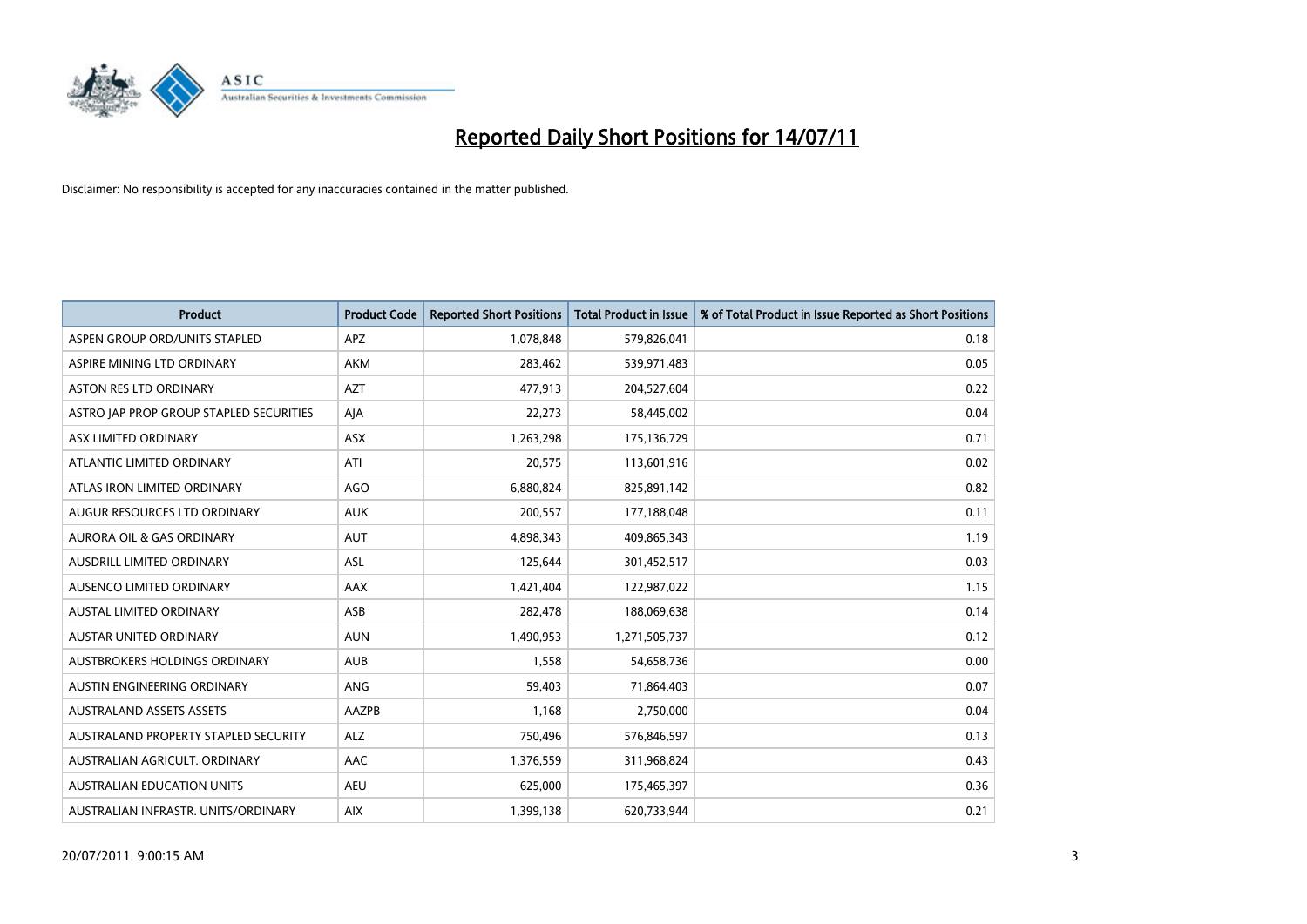

| <b>Product</b>                       | <b>Product Code</b> | <b>Reported Short Positions</b> | Total Product in Issue | % of Total Product in Issue Reported as Short Positions |
|--------------------------------------|---------------------|---------------------------------|------------------------|---------------------------------------------------------|
| AUSTRALIAN MINES LTD ORDINARY        | <b>AUZ</b>          | 1,400,000                       | 576,910,315            | 0.24                                                    |
| AUSTRALIAN PHARM. ORDINARY           | API                 | 1,019,605                       | 488,115,883            | 0.20                                                    |
| AUTOMOTIVE HOLDINGS ORDINARY         | AHE                 | 42,190                          | 260,579,682            | 0.01                                                    |
| AVEXA LIMITED ORDINARY               | <b>AVX</b>          | 243,657                         | 847,688,779            | 0.03                                                    |
| AWE LIMITED ORDINARY                 | <b>AWE</b>          | 5,537,416                       | 521,871,941            | 1.07                                                    |
| AZUMAH RESOURCES ORDINARY            | <b>AZM</b>          | 243,919                         | 281,650,355            | 0.09                                                    |
| <b>BANDANNA ENERGY ORDINARY</b>      | <b>BND</b>          | 877,414                         | 427,175,482            | 0.20                                                    |
| BANK OF QUEENSLAND. ORDINARY         | <b>BOO</b>          | 3,920,302                       | 225,369,547            | 1.72                                                    |
| <b>BANNERMAN RESOURCES ORDINARY</b>  | <b>BMN</b>          | 675,657                         | 234,435,934            | 0.29                                                    |
| <b>BASE RES LIMITED ORDINARY</b>     | <b>BSE</b>          | 354,399                         | 165,341,114            | 0.22                                                    |
| BATHURST RESOURCES ORDINARY          | <b>BTU</b>          | 5,087,360                       | 667,907,997            | 0.75                                                    |
| <b>BAUXITE RESOURCE LTD ORDINARY</b> | <b>BAU</b>          | 111,797                         | 235,379,896            | 0.05                                                    |
| BC IRON LIMITED ORDINARY             | <b>BCI</b>          | 184,569                         | 94,381,000             | 0.20                                                    |
| <b>BEACH ENERGY LIMITED ORDINARY</b> | <b>BPT</b>          | 2,913,572                       | 1,103,127,711          | 0.26                                                    |
| BEADELL RESOURCE LTD ORDINARY        | <b>BDR</b>          | 1,368,622                       | 657,906,946            | 0.21                                                    |
| BENDIGO AND ADELAIDE ORDINARY        | <b>BEN</b>          | 6,161,555                       | 360,301,182            | 1.71                                                    |
| BERKELEY RESOURCES ORDINARY          | <b>BKY</b>          | 711,715                         | 174,298,273            | 0.39                                                    |
| BETASHARES ASX RES ETF UNITS         | <b>ORE</b>          | 158,220                         | 4,519,432              | 3.50                                                    |
| <b>BHP BILLITON LIMITED ORDINARY</b> | <b>BHP</b>          | 30,247,414                      | 3,211,496,105          | 0.92                                                    |
| <b>BILLABONG ORDINARY</b>            | <b>BBG</b>          | 15,856,948                      | 254,037,587            | 6.24                                                    |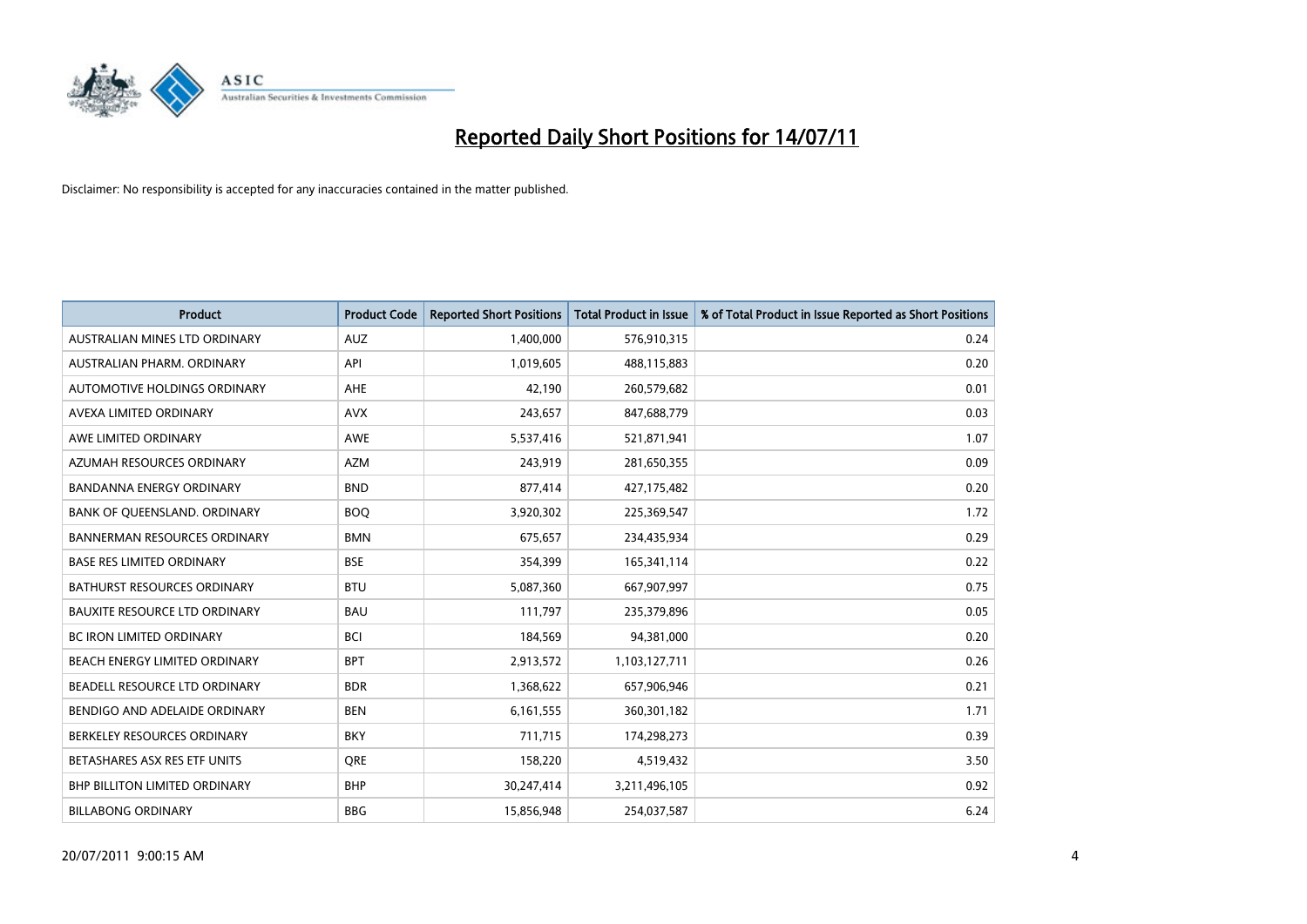

| <b>Product</b>                       | <b>Product Code</b> | <b>Reported Short Positions</b> | <b>Total Product in Issue</b> | % of Total Product in Issue Reported as Short Positions |
|--------------------------------------|---------------------|---------------------------------|-------------------------------|---------------------------------------------------------|
| <b>BIOTA HOLDINGS ORDINARY</b>       | <b>BTA</b>          | 1,887,661                       | 181,417,556                   | 1.04                                                    |
| <b>BISALLOY STEEL ORDINARY</b>       | <b>BIS</b>          | 84,480                          | 216,455,965                   | 0.04                                                    |
| BKI INVESTMENT LTD ORDINARY          | <b>BKI</b>          | 508                             | 422,863,407                   | 0.00                                                    |
| <b>BLACKMORES LIMITED ORDINARY</b>   | <b>BKL</b>          | 9,800                           | 16,746,703                    | 0.06                                                    |
| <b>BLACKTHORN RESOURCES ORDINARY</b> | <b>BTR</b>          | 35,848                          | 122,918,000                   | 0.03                                                    |
| <b>BLUESCOPE STEEL LTD ORDINARY</b>  | <b>BSL</b>          | 71,745,579                      | 1,842,207,385                 | 3.85                                                    |
| <b>BOART LONGYEAR ORDINARY</b>       | <b>BLY</b>          | 6,295,439                       | 461,163,412                   | 1.35                                                    |
| <b>BOOM LOGISTICS ORDINARY</b>       | <b>BOL</b>          | 471,312                         | 465,011,147                   | 0.10                                                    |
| BORAL LIMITED. ORDINARY              | <b>BLD</b>          | 31,964,833                      | 729,925,990                   | 4.34                                                    |
| BOTSWANA METALS LTD ORDINARY         | <b>BML</b>          | 7,000                           | 143,717,013                   | 0.00                                                    |
| <b>BOW ENERGY LIMITED ORDINARY</b>   | <b>BOW</b>          | 6,742,158                       | 350,517,229                   | 1.90                                                    |
| <b>BRADKEN LIMITED ORDINARY</b>      | <b>BKN</b>          | 1,317,149                       | 161,837,406                   | 0.80                                                    |
| <b>BRAMBLES LIMITED ORDINARY</b>     | <b>BXB</b>          | 16,836,807                      | 1,479,369,972                 | 1.12                                                    |
| BREVILLE GROUP LTD ORDINARY          | <b>BRG</b>          | 2,739                           | 129,995,322                   | 0.00                                                    |
| <b>BRICKWORKS LIMITED ORDINARY</b>   | <b>BKW</b>          | 19,964                          | 147,567,333                   | 0.01                                                    |
| <b>BROCKMAN RESOURCES ORDINARY</b>   | <b>BRM</b>          | 69,213                          | 144,803,151                   | 0.05                                                    |
| BT INVESTMENT MNGMNT ORDINARY        | <b>BTT</b>          | 554,964                         | 160,000,000                   | 0.35                                                    |
| <b>BURU ENERGY ORDINARY</b>          | <b>BRU</b>          | 5,233,251                       | 182,840,549                   | 2.87                                                    |
| <b>BWP TRUST ORDINARY UNITS</b>      | <b>BWP</b>          | 1,371,701                       | 520,012,793                   | 0.26                                                    |
| CABCHARGE AUSTRALIA ORDINARY         | CAB                 | 492,408                         | 120,437,014                   | 0.38                                                    |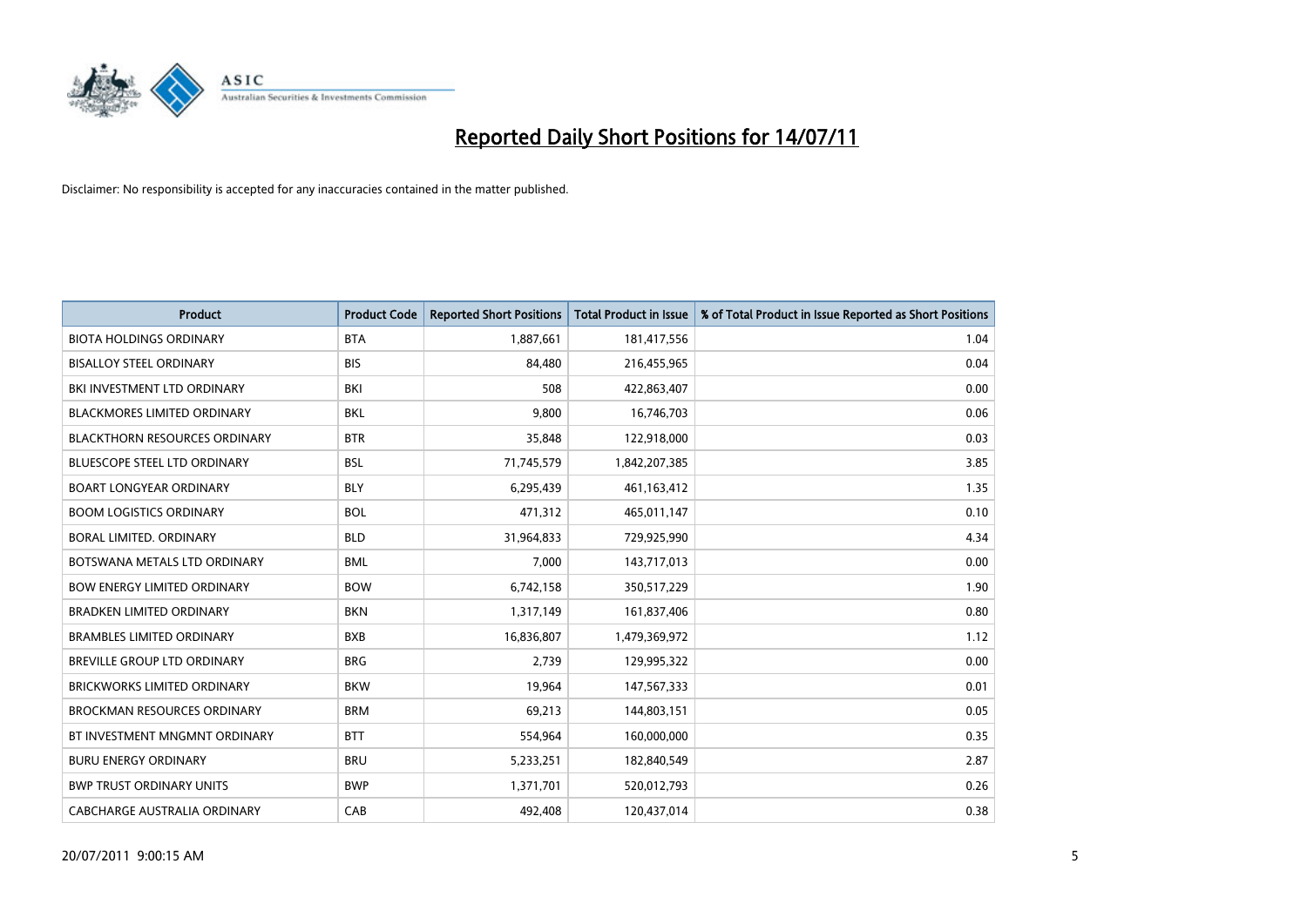

| <b>Product</b>                         | <b>Product Code</b> | <b>Reported Short Positions</b> | Total Product in Issue | % of Total Product in Issue Reported as Short Positions |
|----------------------------------------|---------------------|---------------------------------|------------------------|---------------------------------------------------------|
| CALTEX AUSTRALIA ORDINARY              | <b>CTX</b>          | 6,627,789                       | 270,000,000            | 2.42                                                    |
| CAMPBELL BROTHERS ORDINARY             | <b>CPB</b>          | 111,089                         | 67,503,411             | 0.15                                                    |
| CAPE LAMBERT RES LTD ORDINARY          | <b>CFE</b>          | 1,375,937                       | 626,299,603            | 0.21                                                    |
| <b>CARBON ENERGY ORDINARY</b>          | <b>CNX</b>          | 1,743,586                       | 698,517,858            | 0.24                                                    |
| <b>CARDNO LIMITED ORDINARY</b>         | CDD                 | 5,367                           | 109,443,594            | 0.00                                                    |
| CARNARVON PETROLEUM ORDINARY           | <b>CVN</b>          | 3,369,142                       | 687,820,634            | 0.47                                                    |
| <b>CARNEGIE WAVE ENERGY ORDINARY</b>   | <b>CWE</b>          | 83,000                          | 899,087,627            | 0.01                                                    |
| CARPATHIAN RESOURCES ORDINARY          | <b>CPN</b>          | 75,000                          | 265,533,501            | 0.03                                                    |
| CARPENTARIA EXP. LTD ORDINARY          | CAP                 | 9,777                           | 98,741,301             | 0.01                                                    |
| CARSALES.COM LTD ORDINARY              | <b>CRZ</b>          | 9,299,886                       | 233,679,722            | 3.98                                                    |
| CASH CONVERTERS ORD/DIV ACCESS         | CCV                 | 144,309                         | 379,761,025            | 0.03                                                    |
| <b>CASPIAN OIL &amp; GAS ORDINARY</b>  | <b>CIG</b>          | 50,000                          | 1,331,500,513          | 0.00                                                    |
| CATALPA RESOURCES ORDINARY             | CAH                 | 171,864                         | 178,095,822            | 0.08                                                    |
| <b>CEC GROUP LIMITED ORDINARY</b>      | <b>CEG</b>          | 1,750                           | 79,662,662             | 0.00                                                    |
| <b>CELLNET GROUP ORDINARY</b>          | <b>CLT</b>          | 1,342                           | 61,286,754             | 0.00                                                    |
| CENTRAL PETROLEUM ORDINARY             | <b>CTP</b>          | 11,455                          | 982,298,842            | 0.00                                                    |
| CENTRO PROPERTIES UNITS/ORD STAPLED    | <b>CNP</b>          | 6,692                           | 972,414,514            | 0.00                                                    |
| CENTRO RETAIL GROUP STAPLED SECURITIES | <b>CER</b>          | 772,444                         | 2,286,399,424          | 0.03                                                    |
| <b>CERAMIC FUEL CELLS ORDINARY</b>     | CFU                 | 2,410,740                       | 1,201,353,566          | 0.19                                                    |
| CERRO RESOURCES NL ORDINARY            | <b>CIO</b>          | 138,223                         | 748,268,606            | 0.02                                                    |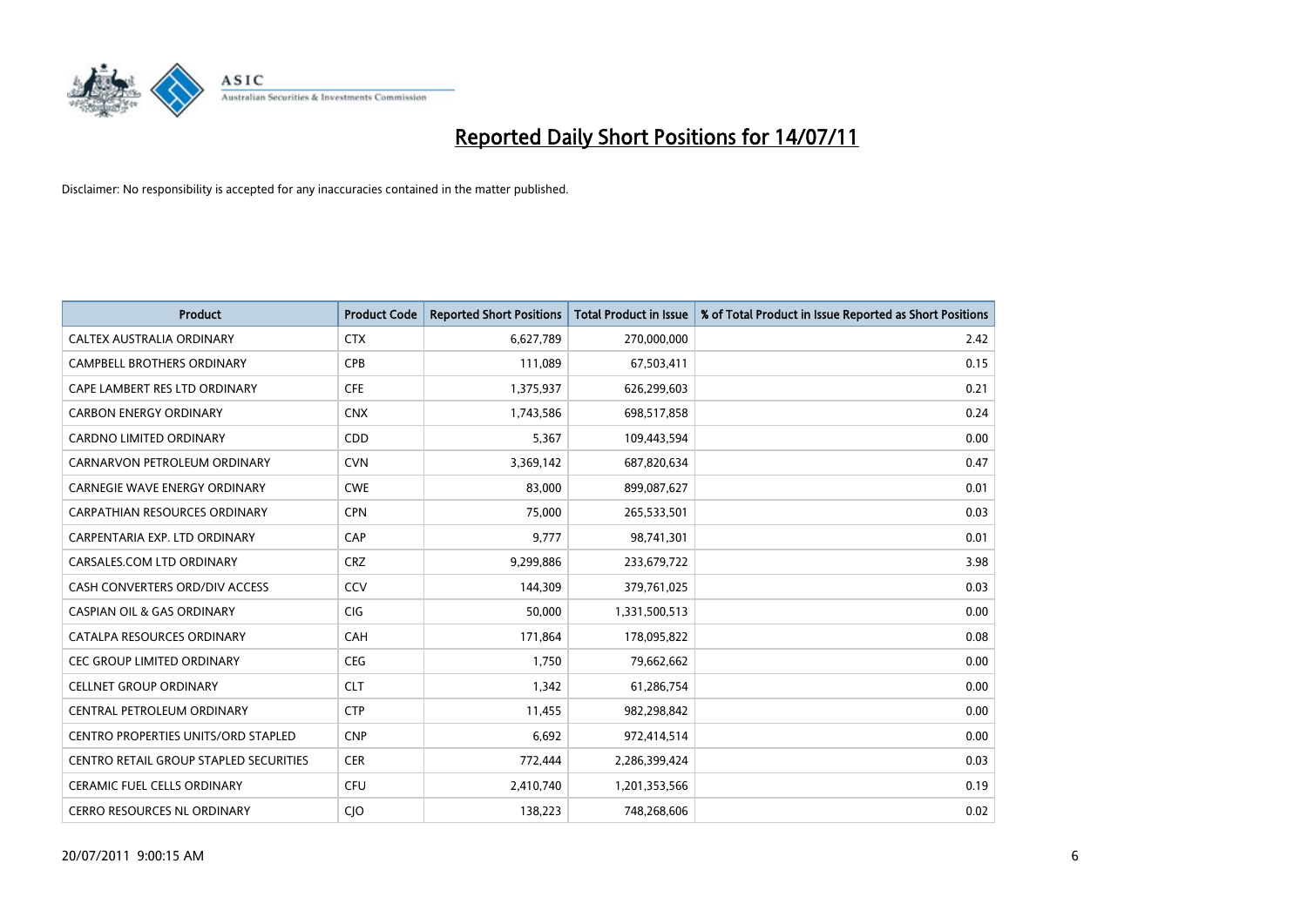

| <b>Product</b>                          | <b>Product Code</b> | <b>Reported Short Positions</b> | <b>Total Product in Issue</b> | % of Total Product in Issue Reported as Short Positions |
|-----------------------------------------|---------------------|---------------------------------|-------------------------------|---------------------------------------------------------|
| <b>CFS RETAIL PROPERTY UNITS</b>        | <b>CFX</b>          | 39,259,342                      | 2,839,591,911                 | 1.34                                                    |
| CGA MINING LIMITED ORDINARY             | CGX                 | 183,382                         | 333,425,726                   | 0.05                                                    |
| <b>CHALICE GOLD MINES ORDINARY</b>      | <b>CHN</b>          | 200                             | 250,030,886                   | 0.00                                                    |
| CHALLENGER DIV.PRO. STAPLED UNITS       | <b>CDI</b>          | 107,469                         | 906,046,047                   | 0.01                                                    |
| CHALLENGER INFRAST. STAPLED UNITS       | <b>CIF</b>          | 8,204                           | 316,223,785                   | 0.00                                                    |
| <b>CHALLENGER LIMITED ORDINARY</b>      | CGF                 | 5,953,957                       | 496,747,954                   | 1.18                                                    |
| <b>CHANDLER MACLEOD LTD ORDINARY</b>    | <b>CMG</b>          | 11.970                          | 466,466,720                   | 0.00                                                    |
| CHARTER HALL GROUP STAPLED US PROHIBIT. | CHC                 | 947,146                         | 307,866,815                   | 0.30                                                    |
| <b>CHARTER HALL OFFICE UNIT</b>         | COO                 | 1,594,376                       | 493,319,730                   | 0.32                                                    |
| <b>CHARTER HALL RETAIL UNITS</b>        | <b>COR</b>          | 556,376                         | 302,162,079                   | 0.18                                                    |
| CHEMGENEX PHARMACEUT ORDINARY           | <b>CXS</b>          | 2,225                           | 313,558,870                   | 0.00                                                    |
| CITIGOLD CORP LTD ORDINARY              | <b>CTO</b>          | 2,059,217                       | 1,105,078,301                 | 0.18                                                    |
| <b>CLARIUS GRP LTD ORDINARY</b>         | <b>CND</b>          | 192,612                         | 88,161,315                    | 0.22                                                    |
| CLINUVEL PHARMACEUT, ORDINARY           | <b>CUV</b>          | 4,127                           | 30,381,706                    | 0.01                                                    |
| <b>CLOUGH LIMITED ORDINARY</b>          | <b>CLO</b>          | 243,558                         | 769,801,269                   | 0.02                                                    |
| <b>COAL &amp; ALLIED ORDINARY</b>       | <b>CNA</b>          | 16,037                          | 86,584,735                    | 0.01                                                    |
| COAL OF AFRICA LTD ORDINARY             | <b>CZA</b>          | 470,773                         | 531,139,661                   | 0.09                                                    |
| COALSPUR MINES LTD ORDINARY             | <b>CPL</b>          | 1,402,004                       | 567,117,594                   | 0.25                                                    |
| <b>COALWORKS LIMITED ORDINARY</b>       | <b>CWK</b>          | 408                             | 149,088,955                   | 0.00                                                    |
| COCA-COLA AMATIL ORDINARY               | <b>CCL</b>          | 5,443,265                       | 757,985,646                   | 0.70                                                    |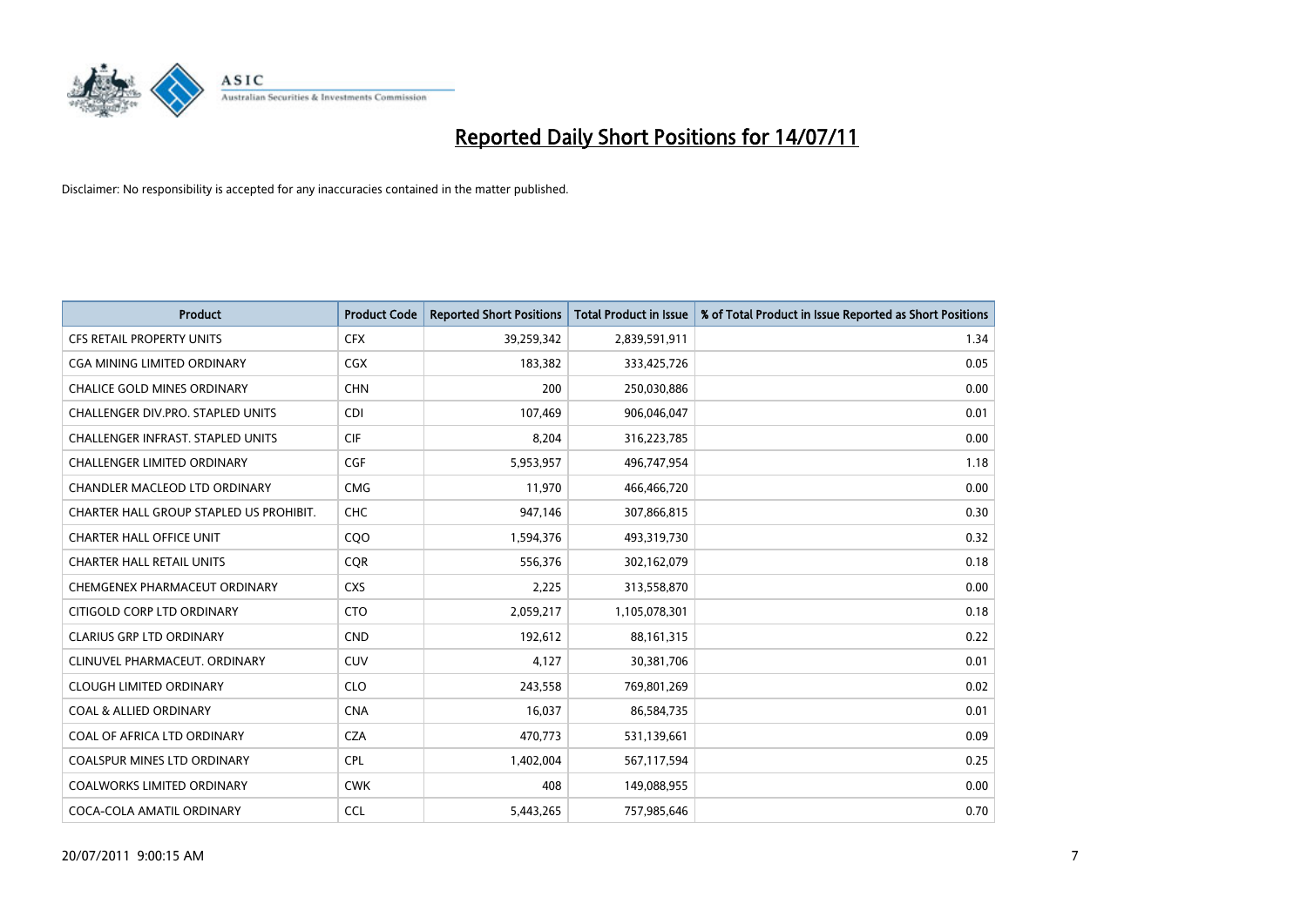

| <b>Product</b>                          | <b>Product Code</b> | <b>Reported Short Positions</b> | Total Product in Issue | % of Total Product in Issue Reported as Short Positions |
|-----------------------------------------|---------------------|---------------------------------|------------------------|---------------------------------------------------------|
| <b>COCHLEAR LIMITED ORDINARY</b>        | COH                 | 1,164,975                       | 56,745,023             | 2.03                                                    |
| <b>COCKATOO COAL ORDINARY</b>           | <b>COK</b>          | 10,425,619                      | 1,016,096,908          | 1.02                                                    |
| <b>COFFEY INTERNATIONAL ORDINARY</b>    | <b>COF</b>          | 132,882                         | 134,066,081            | 0.10                                                    |
| <b>COKAL LTD ORDINARY</b>               | <b>CKA</b>          | 392,815                         | 128,585,735            | 0.31                                                    |
| COMMONWEALTH BANK, ORDINARY             | <b>CBA</b>          | 21,474,769                      | 1,558,647,244          | 1.34                                                    |
| COMMONWEALTH PROP ORDINARY UNITS        | <b>CPA</b>          | 36,818,621                      | 2,449,599,711          | 1.49                                                    |
| <b>COMPASS RESOURCES ORDINARY</b>       | <b>CMR</b>          | 101,480                         | 147,402,920            | 0.07                                                    |
| <b>COMPUTERSHARE LTD ORDINARY</b>       | <b>CPU</b>          | 3,897,239                       | 555,664,059            | 0.66                                                    |
| CONNECTEAST GROUP STAPLED               | CEU                 | 12,333,374                      | 3,940,145,951          | 0.31                                                    |
| <b>CONOUEST MINING ORDINARY</b>         | COT                 | 665,895                         | 583,241,478            | 0.10                                                    |
| CONSOLIDATED MEDIA, ORDINARY            | <b>CMJ</b>          | 3,364,510                       | 561,834,996            | 0.59                                                    |
| CONTANGO MICROCAP ORDINARY              | <b>CTN</b>          | 7,500                           | 146,423,793            | 0.01                                                    |
| CONTINENTAL COAL LTD ORDINARY           | CCC                 | 739,375                         | 2,415,170,317          | 0.03                                                    |
| <b>COOPER ENERGY LTD ORDINARY</b>       | <b>COE</b>          | 244,172                         | 292,576,001            | 0.08                                                    |
| <b>COPPER STRIKE LTD ORDINARY</b>       | <b>CSE</b>          | 714                             | 129,455,571            | 0.00                                                    |
| <b>CORDLIFE LIMITED ORDINARY</b>        | CBB                 |                                 | 150,887,354            | 0.00                                                    |
| <b>COUNT FINANCIAL ORDINARY</b>         | COU                 | 637,843                         | 262,247,830            | 0.24                                                    |
| <b>CROMWELL PROP STAPLED SECURITIES</b> | <b>CMW</b>          | 281,378                         | 964,737,315            | 0.03                                                    |
| <b>CROWN LIMITED ORDINARY</b>           | <b>CWN</b>          | 2,427,460                       | 754,131,800            | 0.30                                                    |
| <b>CSG LIMITED ORDINARY</b>             | CSV                 | 1,003,080                       | 282,567,499            | 0.36                                                    |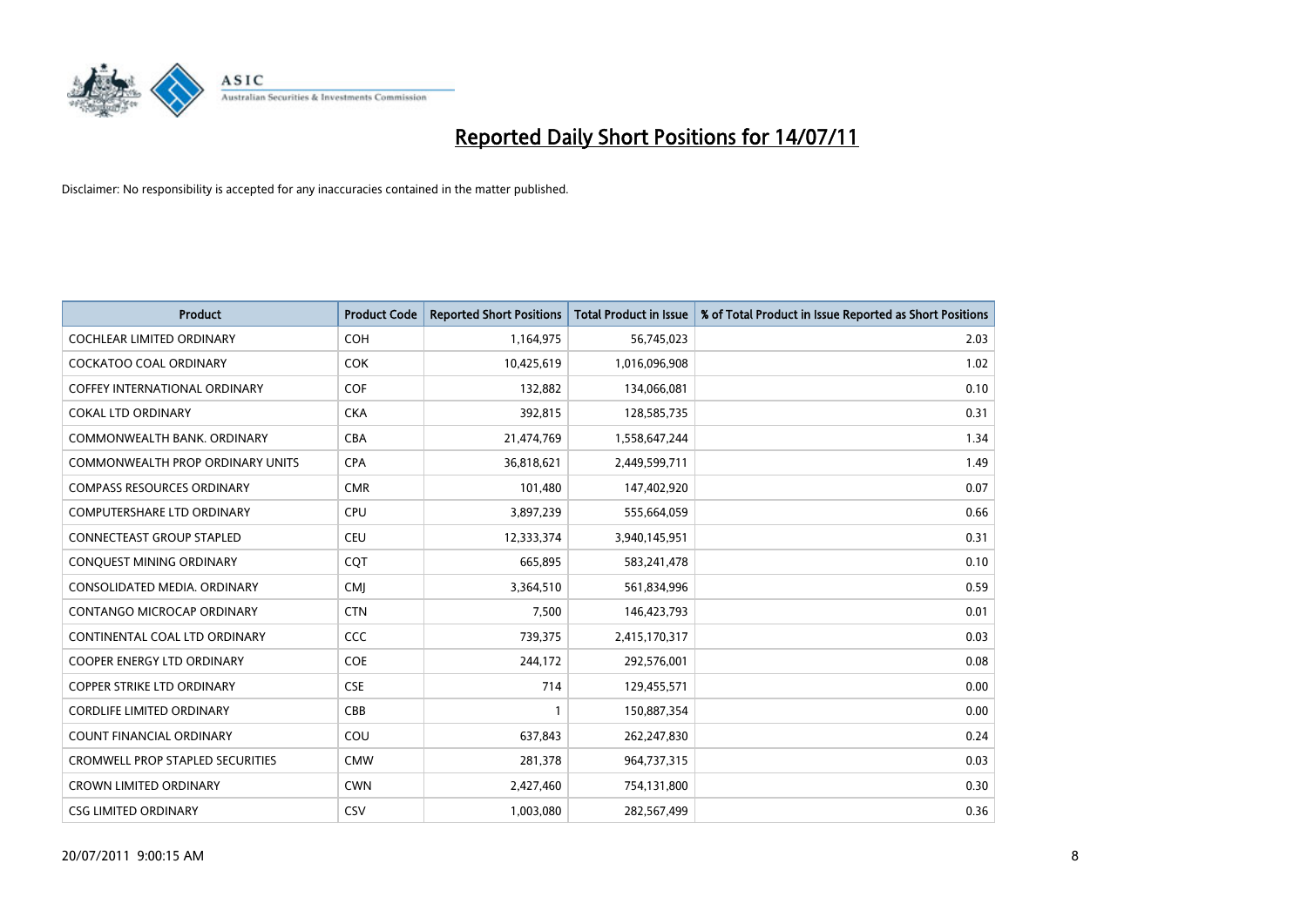

| <b>Product</b>                     | <b>Product Code</b> | <b>Reported Short Positions</b> | Total Product in Issue | % of Total Product in Issue Reported as Short Positions |
|------------------------------------|---------------------|---------------------------------|------------------------|---------------------------------------------------------|
| <b>CSL LIMITED ORDINARY</b>        | <b>CSL</b>          | 7,813,035                       | 527,960,909            | 1.44                                                    |
| <b>CSR LIMITED ORDINARY</b>        | <b>CSR</b>          | 13,738,696                      | 506,000,315            | 2.71                                                    |
| <b>CUDECO LIMITED ORDINARY</b>     | CDU                 | 761,029                         | 144,216,264            | 0.53                                                    |
| <b>CUSTOMERS LIMITED ORDINARY</b>  | CUS                 | 59,149                          | 134,869,357            | 0.04                                                    |
| DART ENERGY LTD ORDINARY           | <b>DTE</b>          | 5,063,869                       | 720,674,545            | 0.70                                                    |
| DAVID JONES LIMITED ORDINARY       | <b>DJS</b>          | 39,722,758                      | 520,751,395            | 7.62                                                    |
| DECMIL GROUP LIMITED ORDINARY      | <b>DCG</b>          | 69,727                          | 124,254,568            | 0.06                                                    |
| DEEP YELLOW LIMITED ORDINARY       | <b>DYL</b>          | 15,876                          | 1,127,534,458          | 0.00                                                    |
| DEVINE LIMITED ORDINARY            | <b>DVN</b>          | 1,000                           | 634,918,223            | 0.00                                                    |
| DEXUS PROPERTY GROUP STAPLED UNITS | <b>DXS</b>          | 38,523,297                      | 4,839,024,176          | 0.78                                                    |
| DISCOVERY METALS LTD ORDINARY      | <b>DML</b>          | 6,232,190                       | 437,114,481            | 1.41                                                    |
| DOMINO PIZZA ENTERPR ORDINARY      | <b>DMP</b>          | 250,903                         | 68,407,674             | 0.37                                                    |
| DOWNER EDI LIMITED ORDINARY        | <b>DOW</b>          | 6,511,528                       | 429,100,296            | 1.50                                                    |
| DRILLSEARCH ENERGY ORDINARY        | <b>DLS</b>          | 5,798                           | 304,176,742            | 0.00                                                    |
| DUET GROUP STAPLED US PROHIBIT.    | <b>DUE</b>          | 2,573,960                       | 909,692,991            | 0.27                                                    |
| DULUXGROUP LIMITED ORDINARY        | <b>DLX</b>          | 7,815,399                       | 367,456,259            | 2.11                                                    |
| DWS ADVANCED ORDINARY              | <b>DWS</b>          | 161,993                         | 132,362,763            | 0.12                                                    |
| EASTERN STAR GAS ORDINARY          | ESG                 | 7,445,785                       | 991,717,041            | 0.74                                                    |
| ECHO ENTERTAINMENT ORDINARY        | <b>EGP</b>          | 1,533,681                       | 688,019,737            | 0.23                                                    |
| <b>EDT RETAIL TRUST UNITS</b>      | <b>EDT</b>          | 99,457                          | 4,700,290,868          | 0.00                                                    |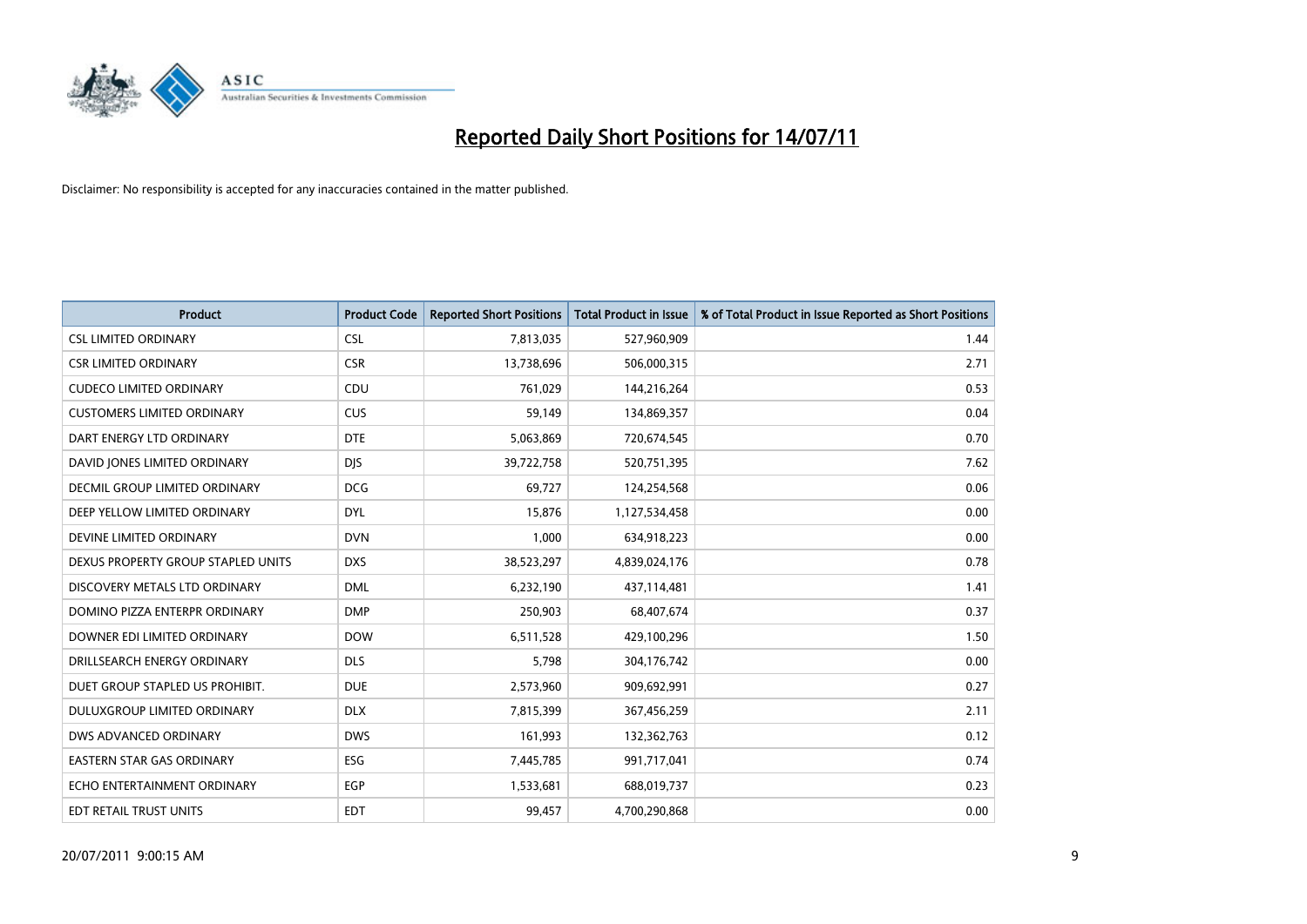

| <b>Product</b>                            | <b>Product Code</b> | <b>Reported Short Positions</b> | Total Product in Issue | % of Total Product in Issue Reported as Short Positions |
|-------------------------------------------|---------------------|---------------------------------|------------------------|---------------------------------------------------------|
| <b>ELDERS LIMITED ORDINARY</b>            | <b>ELD</b>          | 22,174,748                      | 448,598,480            | 4.92                                                    |
| ELDORADO GOLD CORP CDI 1:1                | EAU                 | 18,816                          | 11,658,431             | 0.16                                                    |
| ELEMENTOS LIMITED ORDINARY                | <b>ELT</b>          | 8                               | 77,068,979             | 0.00                                                    |
| ELIXIR PETROLEUM LTD ORDINARY             | <b>EXR</b>          | 324,400                         | 188,988,472            | 0.17                                                    |
| <b>EMECO HOLDINGS ORDINARY</b>            | <b>EHL</b>          | 2,413,664                       | 631,237,586            | 0.37                                                    |
| ENERGIA MINERALS LTD ORDINARY             | <b>EMX</b>          | 19,633                          | 82,500,005             | 0.02                                                    |
| ENERGY RESOURCES ORDINARY 'A'             | <b>ERA</b>          | 4,945,600                       | 190,737,934            | 2.61                                                    |
| <b>ENERGY WORLD CORPOR. ORDINARY</b>      | <b>EWC</b>          | 21,223,749                      | 1,561,166,672          | 1.36                                                    |
| <b>ENTEK ENERGY LTD ORDINARY</b>          | ETE                 | 489.903                         | 510,657,387            | 0.10                                                    |
| <b>ENTELLECT LIMITED ORDINARY</b>         | <b>ESN</b>          | 464,050                         | 87,239,240             | 0.53                                                    |
| ENVESTRA LIMITED ORDINARY                 | <b>ENV</b>          | 3,210,355                       | 1,468,560,201          | 0.21                                                    |
| EQUATORIAL RES LTD ORDINARY               | EQX                 | 20,506                          | 101,617,922            | 0.02                                                    |
| EQUINOX MINERALS LTD CHESS DEPOSITARY INT | EON                 | 174,465                         | 879,495,876            | 0.02                                                    |
| <b>EUROZ LIMITED ORDINARY</b>             | EZL                 | 5,100                           | 140,894,763            | 0.00                                                    |
| <b>EVEREST FINANCIAL ORDINARY</b>         | <b>EFG</b>          | 4,300                           | 25,143,824             | 0.02                                                    |
| <b>EXTRACT RESOURCES ORDINARY</b>         | <b>EXT</b>          | 500,791                         | 251,336,404            | 0.18                                                    |
| FAIRFAX MEDIA LTD ORDINARY                | <b>FXI</b>          | 300,565,094                     | 2,351,955,725          | 12.78                                                   |
| FAR LTD ORDINARY                          | <b>FAR</b>          | 21,000,000                      | 1,245,401,164          | 1.69                                                    |
| FERRAUS LIMITED ORDINARY                  | <b>FRS</b>          | 370                             | 249,598,565            | 0.00                                                    |
| FISHER & PAYKEL APP. ORDINARY             | <b>FPA</b>          | 18,298                          | 724,235,162            | 0.00                                                    |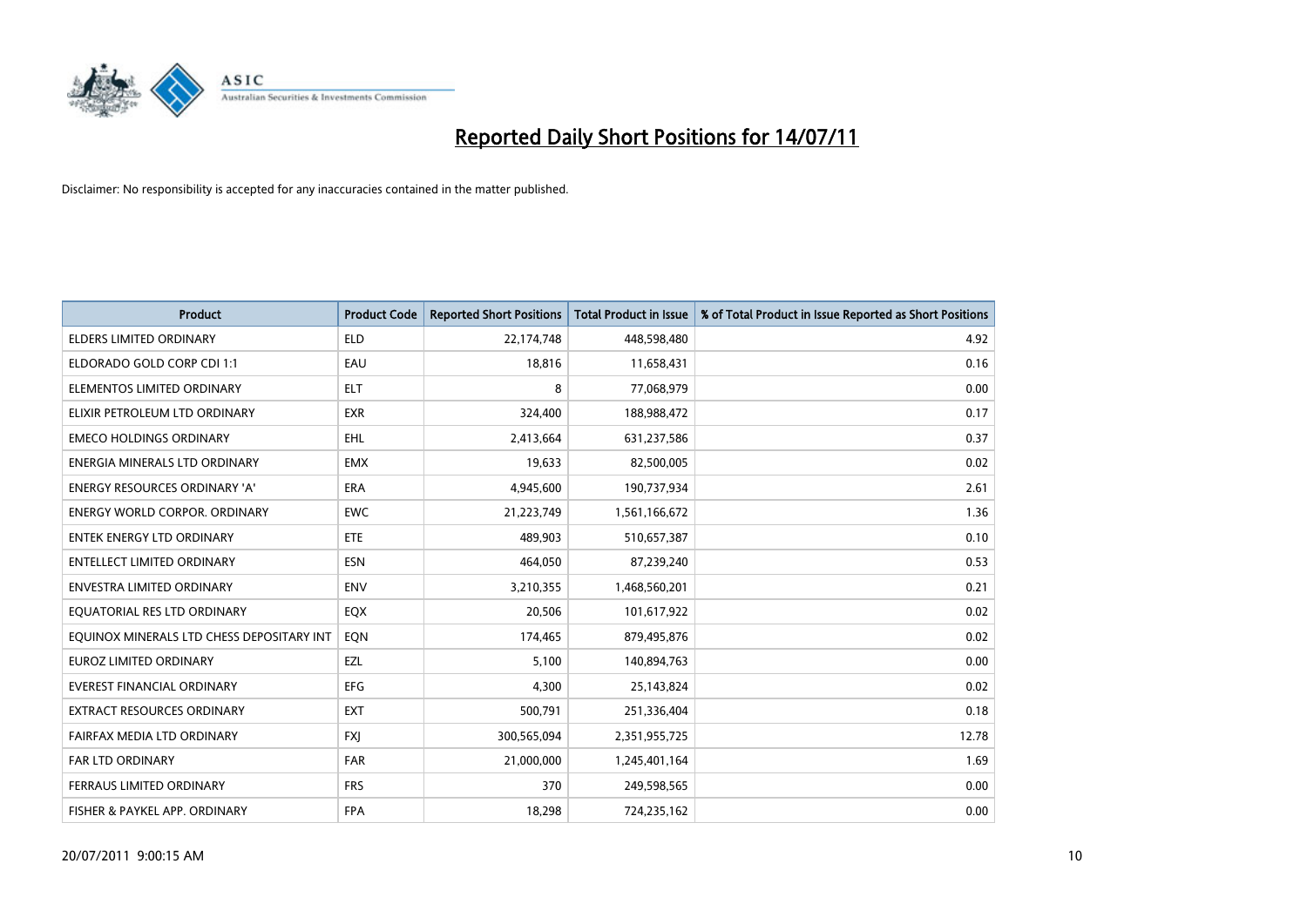

| <b>Product</b>                        | <b>Product Code</b> | <b>Reported Short Positions</b> | Total Product in Issue | % of Total Product in Issue Reported as Short Positions |
|---------------------------------------|---------------------|---------------------------------|------------------------|---------------------------------------------------------|
| FISHER & PAYKEL H. ORDINARY           | <b>FPH</b>          | 2,385,266                       | 525,362,450            | 0.45                                                    |
| FKP PROPERTY GROUP STAPLED SECURITIES | <b>FKP</b>          | 26,705,619                      | 1,185,077,223          | 2.23                                                    |
| FLEETWOOD CORP ORDINARY               | <b>FWD</b>          | 536,274                         | 57,847,937             | 0.91                                                    |
| FLETCHER BUILDING ORDINARY            | <b>FBU</b>          | 6,556,818                       | 678,573,570            | 0.97                                                    |
| FLEXIGROUP LIMITED ORDINARY           | <b>FXL</b>          | 50,799                          | 276,292,173            | 0.02                                                    |
| <b>FLIGHT CENTRE ORDINARY</b>         | <b>FLT</b>          | 4,595,760                       | 99,953,554             | 4.61                                                    |
| FLINDERS MINES LTD ORDINARY           | <b>FMS</b>          | 21,743,595                      | 1,820,839,571          | 1.18                                                    |
| <b>FOCUS MINERALS LTD ORDINARY</b>    | <b>FML</b>          | 12,828,034                      | 3,440,515,431          | 0.37                                                    |
| FORGE GROUP LIMITED ORDINARY          | FGE                 | 20,818                          | 82,924,014             | 0.02                                                    |
| FORTE ENERGY NL ORDINARY              | <b>FTE</b>          | 2,658,986                       | 695,589,311            | 0.38                                                    |
| FORTESCUE METALS GRP ORDINARY         | <b>FMG</b>          | 33,210,880                      | 3,113,348,659          | 1.02                                                    |
| <b>FOSTER'S GROUP ORDINARY</b>        | FGL                 | 9,362,050                       | 1,940,894,542          | 0.48                                                    |
| FTD CORPORATION ORDINARY              | <b>FTD</b>          | 8,088                           | 36,474,593             | 0.02                                                    |
| <b>FUNTASTIC LIMITED ORDINARY</b>     | <b>FUN</b>          | 322,528                         | 340,997,682            | 0.09                                                    |
| <b>G.U.D. HOLDINGS ORDINARY</b>       | <b>GUD</b>          | 218,749                         | 69,089,611             | 0.30                                                    |
| <b>GALAXY RESOURCES ORDINARY</b>      | GXY                 | 906,765                         | 323,327,000            | 0.28                                                    |
| <b>GEODYNAMICS LIMITED ORDINARY</b>   | GDY                 | 108,692                         | 336,892,832            | 0.04                                                    |
| <b>GINDALBIE METALS LTD ORDINARY</b>  | <b>GBG</b>          | 39,925,913                      | 935,615,590            | 4.28                                                    |
| <b>GLOBAL MINING ORDINARY</b>         | <b>GMI</b>          | 8,951                           | 191,820,968            | 0.00                                                    |
| <b>GLOUCESTER COAL ORDINARY</b>       | GCL                 | 464,427                         | 165,982,891            | 0.27                                                    |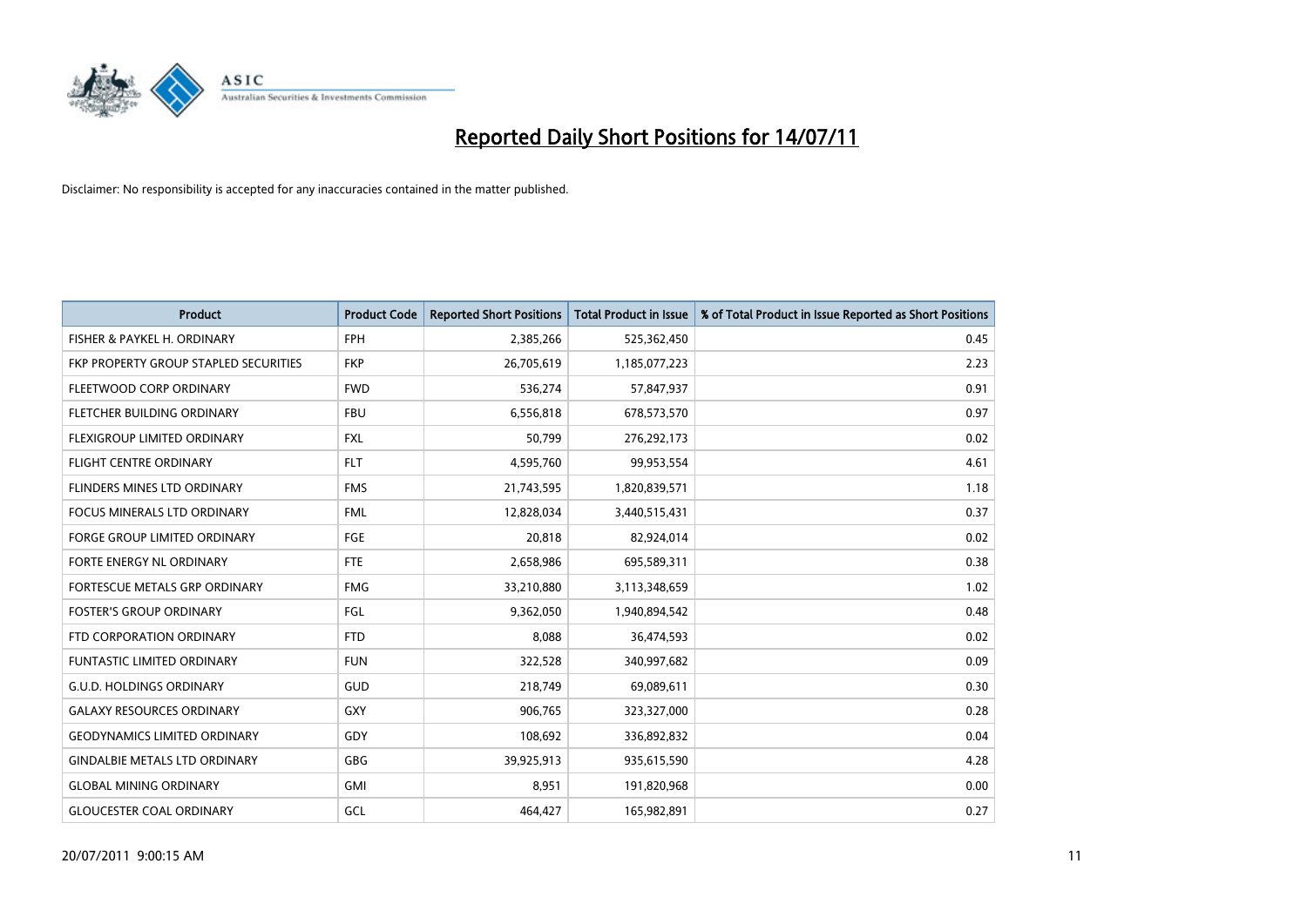

| <b>Product</b>                                 | <b>Product Code</b> | <b>Reported Short Positions</b> | <b>Total Product in Issue</b> | % of Total Product in Issue Reported as Short Positions |
|------------------------------------------------|---------------------|---------------------------------|-------------------------------|---------------------------------------------------------|
| <b>GME RESOURCES LTD ORDINARY</b>              | <b>GME</b>          | 800                             | 322,635,902                   | 0.00                                                    |
| <b>GOLD ONE INT LTD ORDINARY</b>               | GDO                 | 511,899                         | 808,986,351                   | 0.06                                                    |
| <b>GOLDEN WEST RESOURCE ORDINARY</b>           | <b>GWR</b>          | 1,617                           | 192,082,567                   | 0.00                                                    |
| <b>GOODMAN FIELDER, ORDINARY</b>               | <b>GFF</b>          | 25,358,033                      | 1,380,386,438                 | 1.81                                                    |
| <b>GOODMAN GROUP STAPLED US PROHIBIT.</b>      | <b>GMG</b>          | 27,587,609                      | 7,394,607,411                 | 0.34                                                    |
| <b>GPT GROUP STAPLED SEC.</b>                  | <b>GPT</b>          | 15,008,982                      | 1,855,529,431                 | 0.77                                                    |
| <b>GRAINCORP LIMITED A CLASS ORDINARY</b>      | <b>GNC</b>          | 762,698                         | 198,318,900                   | 0.38                                                    |
| <b>GRANGE RESOURCES. ORDINARY</b>              | GRR                 | 398,501                         | 1,153,181,487                 | 0.03                                                    |
| <b>GREENCAP LIMITED ORDINARY</b>               | GCG                 |                                 | 262,515,385                   | 0.00                                                    |
| <b>GREENLAND MIN EN LTD ORDINARY</b>           | GGG                 | 1,513,011                       | 378,293,716                   | 0.39                                                    |
| <b>GRYPHON MINERALS LTD ORDINARY</b>           | GRY                 | 2,390,452                       | 299,922,058                   | 0.79                                                    |
| <b>GUILDFORD COAL LTD ORDINARY</b>             | <b>GUF</b>          | 1,705,398                       | 213,532,609                   | 0.80                                                    |
| <b>GUINNESS PEAT GROUP. CDI DEF SETTLEMENT</b> | <b>GPG</b>          | 1,231,427                       | 247,995,659                   | 0.50                                                    |
| <b>GUNNS LIMITED ORDINARY</b>                  | <b>GNS</b>          | 37,423,546                      | 848,401,559                   | 4.43                                                    |
| <b>GWA GROUP LTD ORDINARY</b>                  | <b>GWA</b>          | 6,211,735                       | 301,525,014                   | 2.04                                                    |
| HARVEY NORMAN ORDINARY                         | <b>HVN</b>          | 43,504,303                      | 1,062,316,784                 | 4.12                                                    |
| HASTIE GROUP LIMITED ORDINARY                  | <b>HST</b>          | 7,123,113                       | 535,111,243                   | 1.32                                                    |
| HASTINGS DIVERSIFIED STAPLED SECURITY          | <b>HDF</b>          | 1,391,411                       | 529,187,294                   | 0.26                                                    |
| <b>HEARTWARE INT INC CDI 35:1</b>              | <b>HIN</b>          | 272,008                         | 48,598,550                    | 0.56                                                    |
| <b>HENDERSON GROUP CDI 1:1</b>                 | <b>HGG</b>          | 6,610,021                       | 621,996,994                   | 1.04                                                    |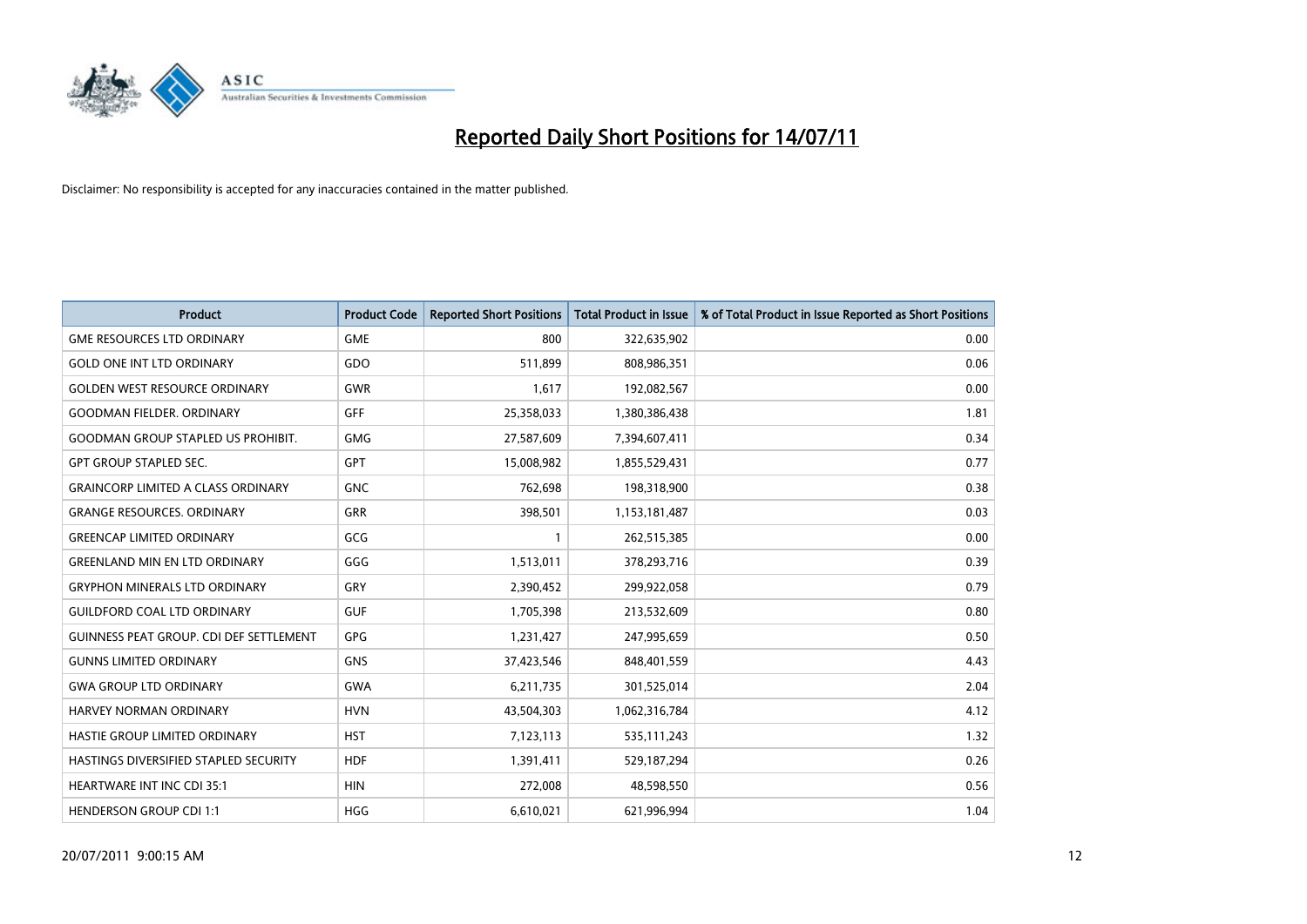

| <b>Product</b>                           | <b>Product Code</b> | <b>Reported Short Positions</b> | <b>Total Product in Issue</b> | % of Total Product in Issue Reported as Short Positions |
|------------------------------------------|---------------------|---------------------------------|-------------------------------|---------------------------------------------------------|
| HFA HOLDINGS LIMITED ORDINARY            | <b>HFA</b>          | 457,438                         | 117,332,831                   | 0.38                                                    |
| HIGHLANDS PACIFIC ORDINARY               | <b>HIG</b>          | 2,783,144                       | 686,082,148                   | 0.40                                                    |
| HILLGROVE RES LTD ORDINARY               | <b>HGO</b>          | 1,279,415                       | 793,698,575                   | 0.16                                                    |
| HILLS HOLDINGS LTD ORDINARY              | <b>HIL</b>          | 3,773,727                       | 249,139,016                   | 1.51                                                    |
| HORIZON OIL LIMITED ORDINARY             | <b>HZN</b>          | 6,353,234                       | 1,130,811,515                 | 0.55                                                    |
| HUNNU COAL LIMITED ORDINARY              | <b>HUN</b>          | 239,947                         | 212,565,002                   | 0.11                                                    |
| <b>ICON ENERGY LIMITED ORDINARY</b>      | <b>ICN</b>          | 68.880                          | 469,301,394                   | 0.01                                                    |
| <b>IINET LIMITED ORDINARY</b>            | <b>IIN</b>          | 1,220,680                       | 152,160,119                   | 0.80                                                    |
| <b>ILUKA RESOURCES ORDINARY</b>          | ILU                 | 2,084,551                       | 418,700,517                   | 0.48                                                    |
| <b>IMDEX LIMITED ORDINARY</b>            | <b>IMD</b>          | 24,191                          | 199,414,165                   | 0.01                                                    |
| IMF (AUSTRALIA) LTD ORDINARY             | <b>IMF</b>          | 372,121                         | 123,828,193                   | 0.29                                                    |
| <b>IMX RESOURCES LTD ORDINARY</b>        | <b>IXR</b>          | 20,000                          | 262,612,803                   | 0.01                                                    |
| <b>INCITEC PIVOT ORDINARY</b>            | <b>IPL</b>          | 2,997,562                       | 1,628,730,107                 | 0.17                                                    |
| INDAGO RESOURCES LTD ORDINARY            | <b>IDG</b>          | 8,179                           | 4,908,644                     | 0.17                                                    |
| <b>INDEPENDENCE GROUP ORDINARY</b>       | <b>IGO</b>          | 746,024                         | 202,907,135                   | 0.36                                                    |
| <b>INDO MINES LIMITED ORDINARY</b>       | <b>IDO</b>          | 2,540,912                       | 229,809,304                   | 1.10                                                    |
| INDOPHIL RESOURCES ORDINARY              | <b>IRN</b>          | 10,302,276                      | 895,875,340                   | 1.13                                                    |
| <b>INDUSTREA LIMITED ORDINARY</b>        | IDL                 | 1,628,753                       | 364,733,566                   | 0.44                                                    |
| <b>INFIGEN ENERGY STAPLED SECURITIES</b> | <b>IFN</b>          | 3,463,038                       | 762,265,972                   | 0.46                                                    |
| ING RE COM GROUP STAPLED SECURITIES      | ILF                 | 9,075                           | 441,029,194                   | 0.00                                                    |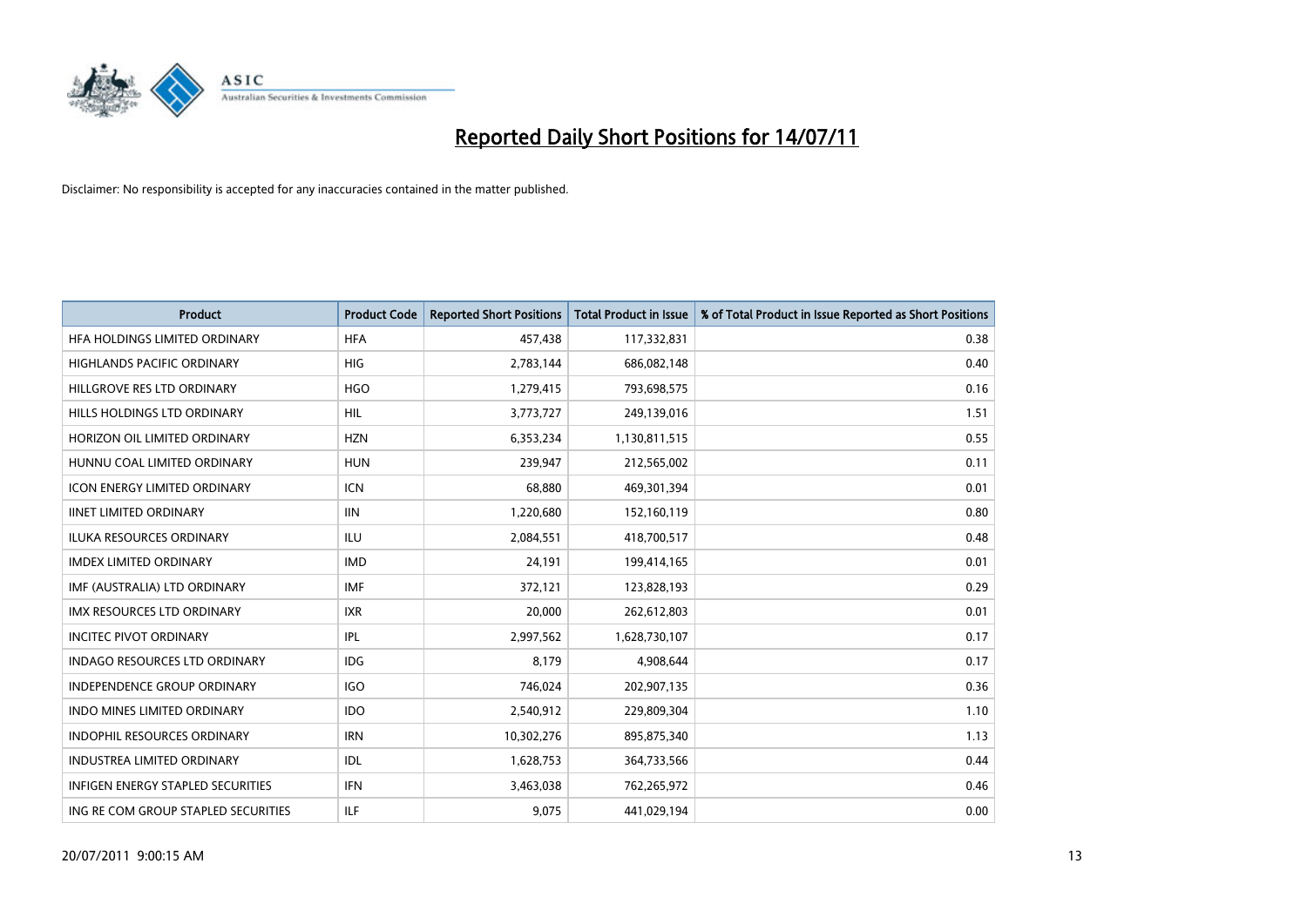

| <b>Product</b>                                  | <b>Product Code</b> | <b>Reported Short Positions</b> | <b>Total Product in Issue</b> | % of Total Product in Issue Reported as Short Positions |
|-------------------------------------------------|---------------------|---------------------------------|-------------------------------|---------------------------------------------------------|
| <b>INSURANCE AUSTRALIA ORDINARY</b>             | <b>IAG</b>          | 8,183,681                       | 2,079,034,021                 | 0.39                                                    |
| INT GOLDFIELDS LTD ORDINARY                     | <b>IGS</b>          | 12,197,682                      | 571,520,386                   | 2.13                                                    |
| INTEGRA MINING LTD. ORDINARY                    | <b>IGR</b>          | 6,283,398                       | 841,525,727                   | 0.74                                                    |
| <b>INTREPID MINES ORDINARY</b>                  | <b>IAU</b>          | 4,612,040                       | 520,812,643                   | 0.86                                                    |
| <b>INVESTA OFFICE FUND STAPLED SECURITIES</b>   | <b>IOF</b>          | 5,339,288                       | 2,729,071,212                 | 0.18                                                    |
| <b>INVOCARE LIMITED ORDINARY</b>                | <b>IVC</b>          | 621,532                         | 107,912,897                   | 0.57                                                    |
| <b>IOOF HOLDINGS LTD ORDINARY</b>               | IFL                 | 529,374                         | 229,794,395                   | 0.22                                                    |
| <b>IRESS MARKET TECH. ORDINARY</b>              | <b>IRE</b>          | 1,882,850                       | 126,992,462                   | 1.47                                                    |
| <b>IRON ORE HOLDINGS ORDINARY</b>               | <b>IOH</b>          | 69,014                          | 166,087,005                   | 0.04                                                    |
| ISHARES MSCI AUS 200 ISHARES MSCI AUS 200       | <b>IOZ</b>          | 29,726                          | 1,950,015                     | 1.52                                                    |
| <b>ISHARES S&amp;P 500 CDI 1:1</b>              | <b>IVV</b>          | 6,608                           | 116,350,000                   | 0.01                                                    |
| ISHARES S&P HIGH DIV ISHARES S&P HIGH DIV       | <b>IHD</b>          | 5,929                           | 2,200,055                     | 0.27                                                    |
| ISHARES SMALL ORDS ISHARES SMALL ORDS           | <b>ISO</b>          | 208,082                         | 3,900,000                     | 5.34                                                    |
| <b>ISOFT GROUP LIMITED ORDINARY</b>             | <b>ISF</b>          | 12,912,403                      | 1,071,236,272                 | 1.21                                                    |
| <b>IVANHOE AUSTRALIA ORDINARY</b>               | <b>IVA</b>          | 94,849                          | 418,709,553                   | 0.02                                                    |
| <b>JAMES HARDIE INDUST CHESS DEPOSITARY INT</b> | <b>IHX</b>          | 18, 177, 175                    | 437,311,611                   | 4.16                                                    |
| <b>JAMESON RESOURCES ORDINARY</b>               | <b>JAL</b>          | 1,600,000                       | 95,828,865                    | 1.67                                                    |
| <b>JB HI-FI LIMITED ORDINARY</b>                | <b>JBH</b>          | 15,226,145                      | 98,535,763                    | 15.45                                                   |
| <b>JUPITER MINES ORDINARY</b>                   | <b>IMS</b>          | 76,742                          | 1,561,035,037                 | 0.00                                                    |
| KAGARA LTD ORDINARY                             | KZL                 | 8,355,499                       | 708,583,836                   | 1.18                                                    |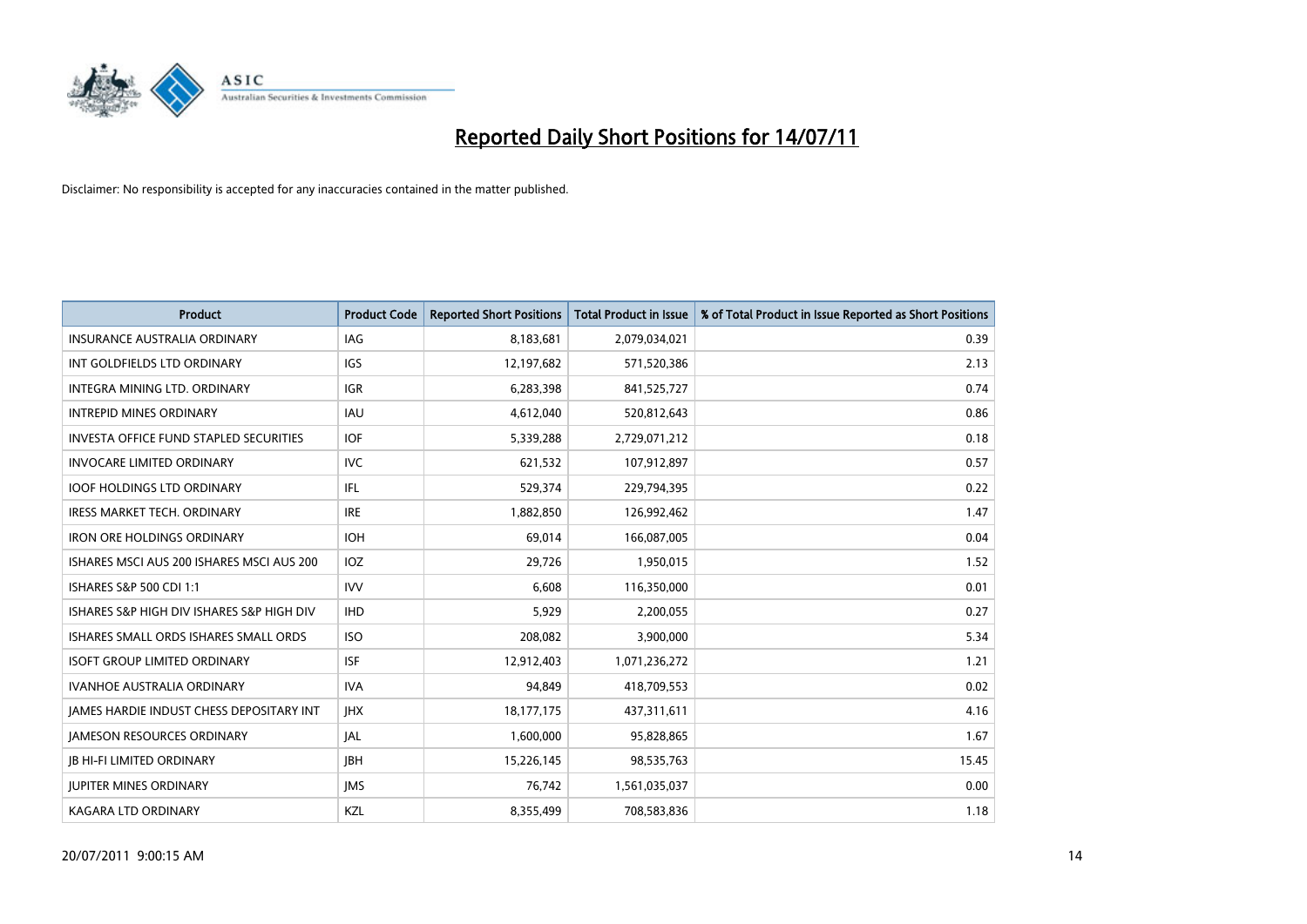

| <b>Product</b>                        | <b>Product Code</b> | <b>Reported Short Positions</b> | <b>Total Product in Issue</b> | % of Total Product in Issue Reported as Short Positions |
|---------------------------------------|---------------------|---------------------------------|-------------------------------|---------------------------------------------------------|
| KANGAROO RES LTD ORDINARY             | <b>KRL</b>          | 690,043                         | 3,434,430,012                 | 0.02                                                    |
| KAROON GAS AUSTRALIA ORDINARY         | <b>KAR</b>          | 1,402,549                       | 221,420,769                   | 0.62                                                    |
| KASBAH RESOURCES ORDINARY             | <b>KAS</b>          | 59,154                          | 364,262,596                   | 0.02                                                    |
| KATHMANDU HOLD LTD ORDINARY           | <b>KMD</b>          | 863,318                         | 200,000,000                   | 0.42                                                    |
| <b>KEYBRIDGE CAPITAL ORDINARY</b>     | <b>KBC</b>          | 5,999                           | 172,070,564                   | 0.00                                                    |
| KIMBERLEY METALS LTD ORDINARY         | <b>KBL</b>          | 1,820                           | 164,452,978                   | 0.00                                                    |
| KINGSGATE CONSOLID, ORDINARY          | <b>KCN</b>          | 2,648,730                       | 135,338,157                   | 1.95                                                    |
| KINGSROSE MINING LTD ORDINARY         | <b>KRM</b>          | 80,398                          | 264,688,064                   | 0.02                                                    |
| LEIGHTON HOLDINGS ORDINARY            | LEI                 | 6,062,884                       | 336,515,596                   | 1.78                                                    |
| LEND LEASE GROUP UNIT/ORD STAPLED     | LLC                 | 3,461,632                       | 570,915,669                   | 0.58                                                    |
| LINC ENERGY LTD ORDINARY              | <b>LNC</b>          | 6,002,728                       | 503,418,900                   | 1.18                                                    |
| LIQUEFIED NATURAL ORDINARY            | LNG                 | 335,739                         | 214,449,015                   | 0.16                                                    |
| LYNAS CORPORATION ORDINARY            | <b>LYC</b>          | 45,351,144                      | 1,713,646,913                 | 2.65                                                    |
| <b>M2 TELECOMMUNICATION ORDINARY</b>  | <b>MTU</b>          | 3,791                           | 123,616,285                   | 0.00                                                    |
| MACA LIMITED ORDINARY                 | <b>MLD</b>          | 17,047                          | 150,000,000                   | 0.01                                                    |
| MACARTHUR COAL ORDINARY               | <b>MCC</b>          | 908,059                         | 302,092,343                   | 0.28                                                    |
| <b>MACMAHON HOLDINGS ORDINARY</b>     | <b>MAH</b>          | 5,903,092                       | 733,711,705                   | 0.80                                                    |
| MACQ ATLAS ROADS GRP ORDINARY STAPLED | <b>MOA</b>          | 6,065,562                       | 452,345,907                   | 1.34                                                    |
| MACOUARIE GROUP LTD ORDINARY          | <b>MOG</b>          | 5,158,443                       | 348,264,705                   | 1.45                                                    |
| MAP GROUP STAPLED US PROHIBIT.        | <b>MAP</b>          | 12,050,986                      | 1,861,210,782                 | 0.63                                                    |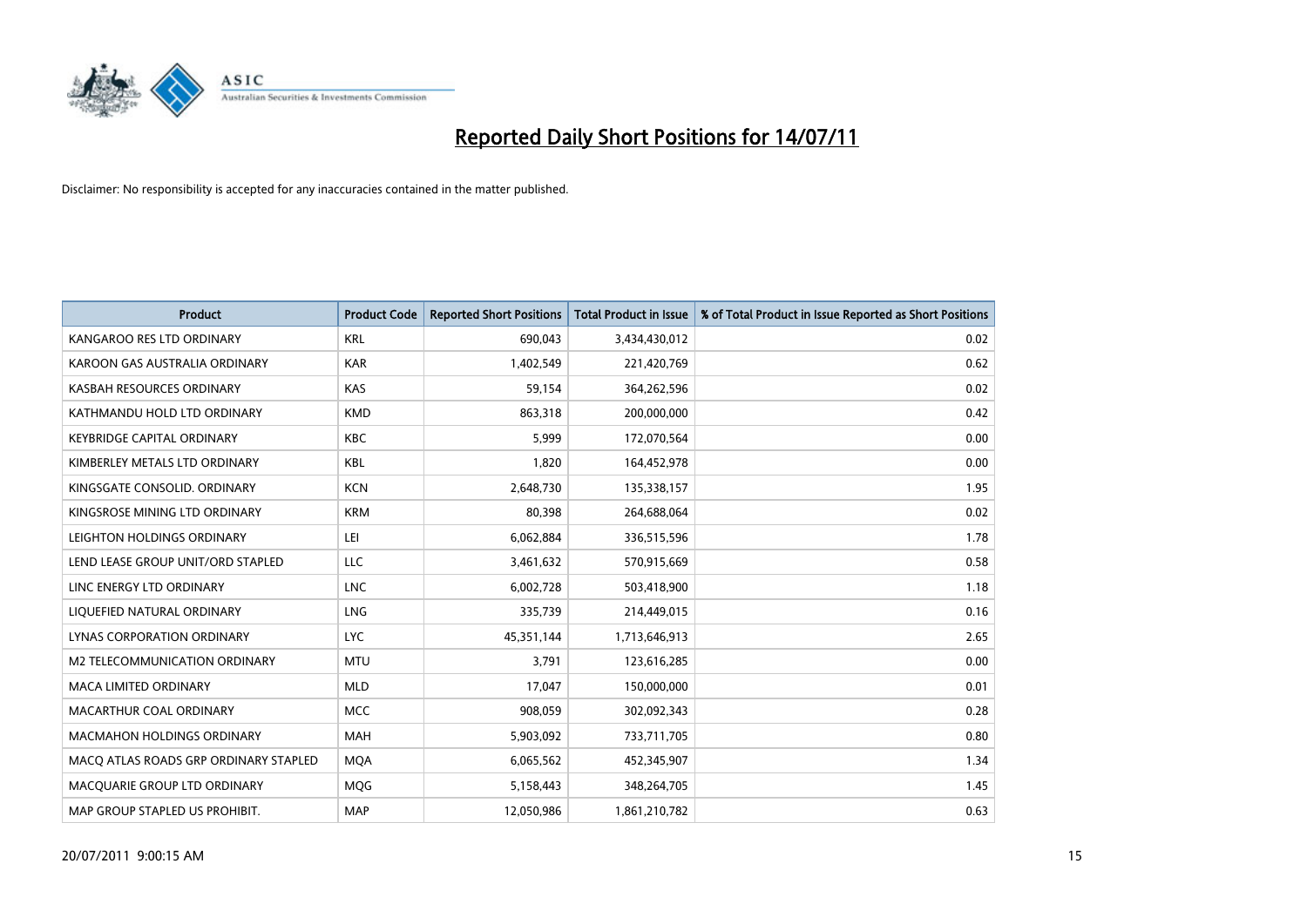

| <b>Product</b>                       | <b>Product Code</b> | <b>Reported Short Positions</b> | <b>Total Product in Issue</b> | % of Total Product in Issue Reported as Short Positions |
|--------------------------------------|---------------------|---------------------------------|-------------------------------|---------------------------------------------------------|
| <b>MARENGO MINING ORDINARY</b>       | <b>MGO</b>          | 114,365                         | 995,068,613                   | 0.01                                                    |
| <b>MATRIX C &amp; E LTD ORDINARY</b> | <b>MCE</b>          | 71,383                          | 77,081,507                    | 0.09                                                    |
| MCMILLAN SHAKESPEARE ORDINARY        | <b>MMS</b>          | 53,687                          | 68,081,810                    | 0.07                                                    |
| MCPHERSON'S LTD ORDINARY             | <b>MCP</b>          | 238,560                         | 72,401,758                    | 0.33                                                    |
| MEDUSA MINING LTD ORDINARY           | <b>MML</b>          | 996,749                         | 188,233,911                   | 0.52                                                    |
| MELBOURNE IT LIMITED ORDINARY        | <b>MLB</b>          | 182,722                         | 80,662,621                    | 0.23                                                    |
| MEO AUSTRALIA LTD ORDINARY           | <b>MEO</b>          | 2,848,351                       | 539,913,260                   | 0.52                                                    |
| MERMAID MARINE ORDINARY              | <b>MRM</b>          | 2,252,512                       | 215,376,756                   | 1.05                                                    |
| MESOBLAST LIMITED ORDINARY           | <b>MSB</b>          | 2,060,305                       | 280,425,258                   | 0.74                                                    |
| METALS X LIMITED ORDINARY            | <b>MLX</b>          | 326,940                         | 1,365,661,782                 | 0.03                                                    |
| METCASH LIMITED ORDINARY             | <b>MTS</b>          | 33,002,976                      | 768,928,924                   | 4.28                                                    |
| METGASCO LIMITED ORDINARY            | <b>MEL</b>          | 235,435                         | 276,213,791                   | 0.09                                                    |
| METMINCO LIMITED ORDINARY            | <b>MNC</b>          | 3,197,616                       | 1,462,616,146                 | 0.21                                                    |
| MHM METALS LIMITED ORDINARY          | <b>MHM</b>          | 68,601                          | 101,902,410                   | 0.07                                                    |
| MICLYN EXP OFFSHR ORDINARY           | <b>MIO</b>          | 624,218                         | 274,618,684                   | 0.22                                                    |
| MINARA RESOURCES ORDINARY            | <b>MRE</b>          | 11,190,219                      | 1,169,424,487                 | 0.95                                                    |
| MINCOR RESOURCES NL ORDINARY         | <b>MCR</b>          | 1,194,112                       | 200,608,804                   | 0.59                                                    |
| MINEMAKERS LIMITED ORDINARY          | <b>MAK</b>          | 44,227                          | 227,003,950                   | 0.02                                                    |
| MINERAL DEPOSITS ORDINARY            | <b>MDL</b>          | 469,725                         | 83,415,116                    | 0.55                                                    |
| MINERAL RESOURCES. ORDINARY          | <b>MIN</b>          | 706,532                         | 169,168,017                   | 0.42                                                    |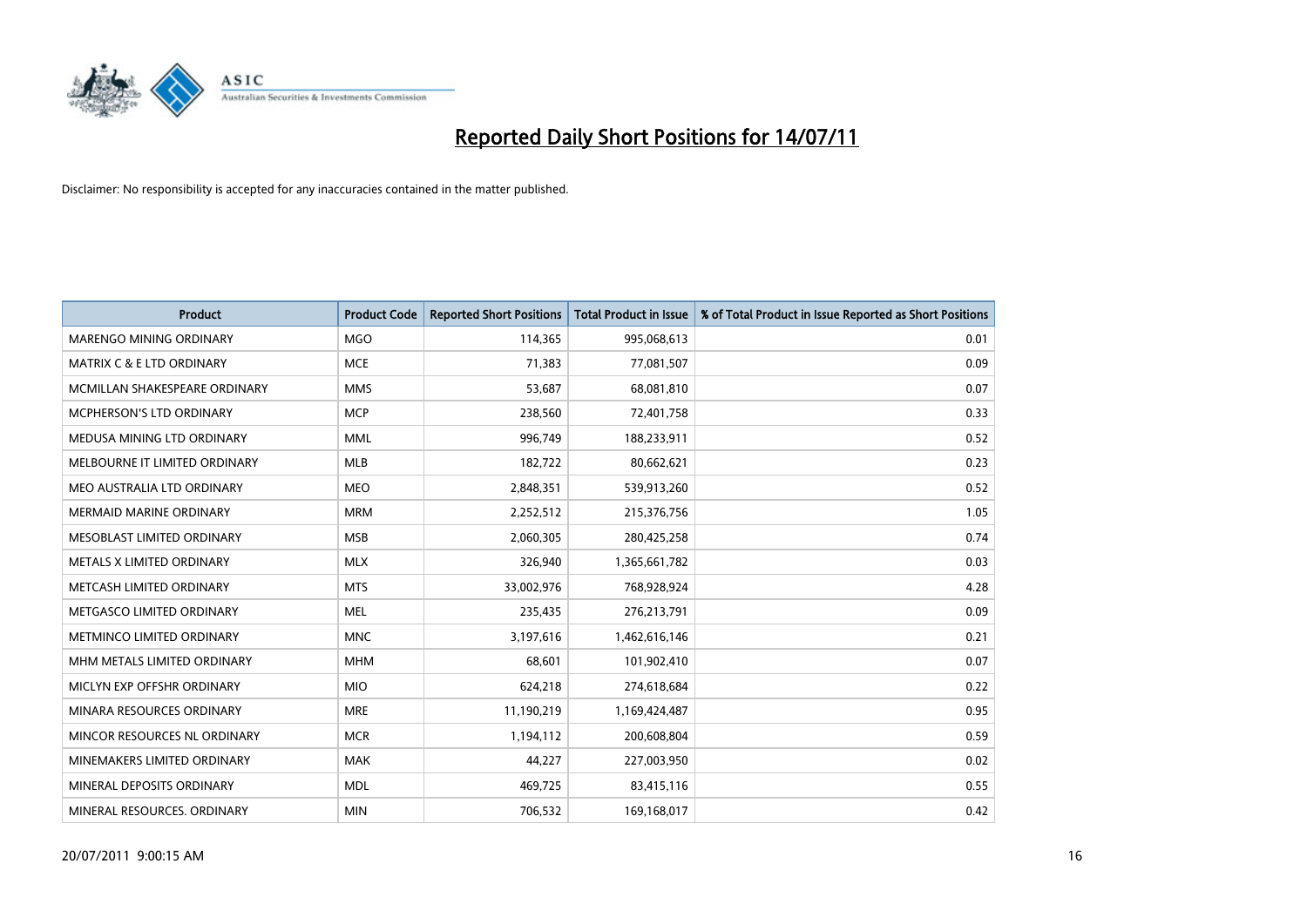

| <b>Product</b>                           | <b>Product Code</b> | <b>Reported Short Positions</b> | <b>Total Product in Issue</b> | % of Total Product in Issue Reported as Short Positions |
|------------------------------------------|---------------------|---------------------------------|-------------------------------|---------------------------------------------------------|
| MIRABELA NICKEL LTD ORDINARY             | <b>MBN</b>          | 9,256,813                       | 491,781,237                   | 1.87                                                    |
| MIRVAC GROUP STAPLED SECURITIES          | <b>MGR</b>          | 26,221,236                      | 3,416,924,188                 | 0.75                                                    |
| <b>MISSION NEWENERGY ORDINARY</b>        | <b>MBT</b>          | 1,500                           | 8,512,259                     | 0.02                                                    |
| <b>MOLOPO ENERGY LTD ORDINARY</b>        | <b>MPO</b>          | 1,516,122                       | 247,940,175                   | 0.61                                                    |
| MOLY MINES LIMITED ORDINARY              | <b>MOL</b>          | 48,000                          | 384,893,989                   | 0.01                                                    |
| MONADELPHOUS GROUP ORDINARY              | <b>MND</b>          | 614,283                         | 87,576,827                    | 0.70                                                    |
| MORTGAGE CHOICE LTD ORDINARY             | <b>MOC</b>          | 24,469                          | 119,948,255                   | 0.02                                                    |
| <b>MOUNT GIBSON IRON ORDINARY</b>        | <b>MGX</b>          | 10,518,176                      | 1,082,570,693                 | 0.95                                                    |
| MSF SUGAR LIMITED ORDINARY               | <b>MSF</b>          | 19,208                          | 69,165,378                    | 0.03                                                    |
| MULTIPLEX SITES SITES                    | <b>MXUPA</b>        | 172                             | 4,500,000                     | 0.00                                                    |
| MURCHISON METALS LTD ORDINARY            | <b>MMX</b>          | 14,627,167                      | 435,884,268                   | 3.36                                                    |
| <b>MYER HOLDINGS LTD ORDINARY</b>        | <b>MYR</b>          | 23,461,100                      | 582,947,884                   | 4.05                                                    |
| <b>MYSTATE LIMITED ORDINARY</b>          | <b>MYS</b>          | 1,400                           | 67,439,158                    | 0.00                                                    |
| NANOSONICS LIMITED ORDINARY              | <b>NAN</b>          | 17,862                          | 230,490,585                   | 0.01                                                    |
| NATIONAL AUST. BANK ORDINARY             | <b>NAB</b>          | 11,691,997                      | 2,169,819,076                 | 0.54                                                    |
| NATURAL FUEL LIMITED ORDINARY            | <b>NFL</b>          |                                 | 1,121,912                     | 0.00                                                    |
| NAVIGATOR RESOURCES ORDINARY             | <b>NAV</b>          | 500                             | 465,790,327                   | 0.00                                                    |
| NAVIGATOR RESOURCES RIGHTS 02-AUG-11 DEF | <b>NAVRA</b>        | 1,750                           | 1,630,266,145                 | 0.00                                                    |
| NAVITAS LIMITED ORDINARY                 | <b>NVT</b>          | 3,596,966                       | 375,230,115                   | 0.97                                                    |
| NEPTUNE MARINE ORDINARY                  | <b>NMS</b>          | 910,236                         | 1,748,545,632                 | 0.05                                                    |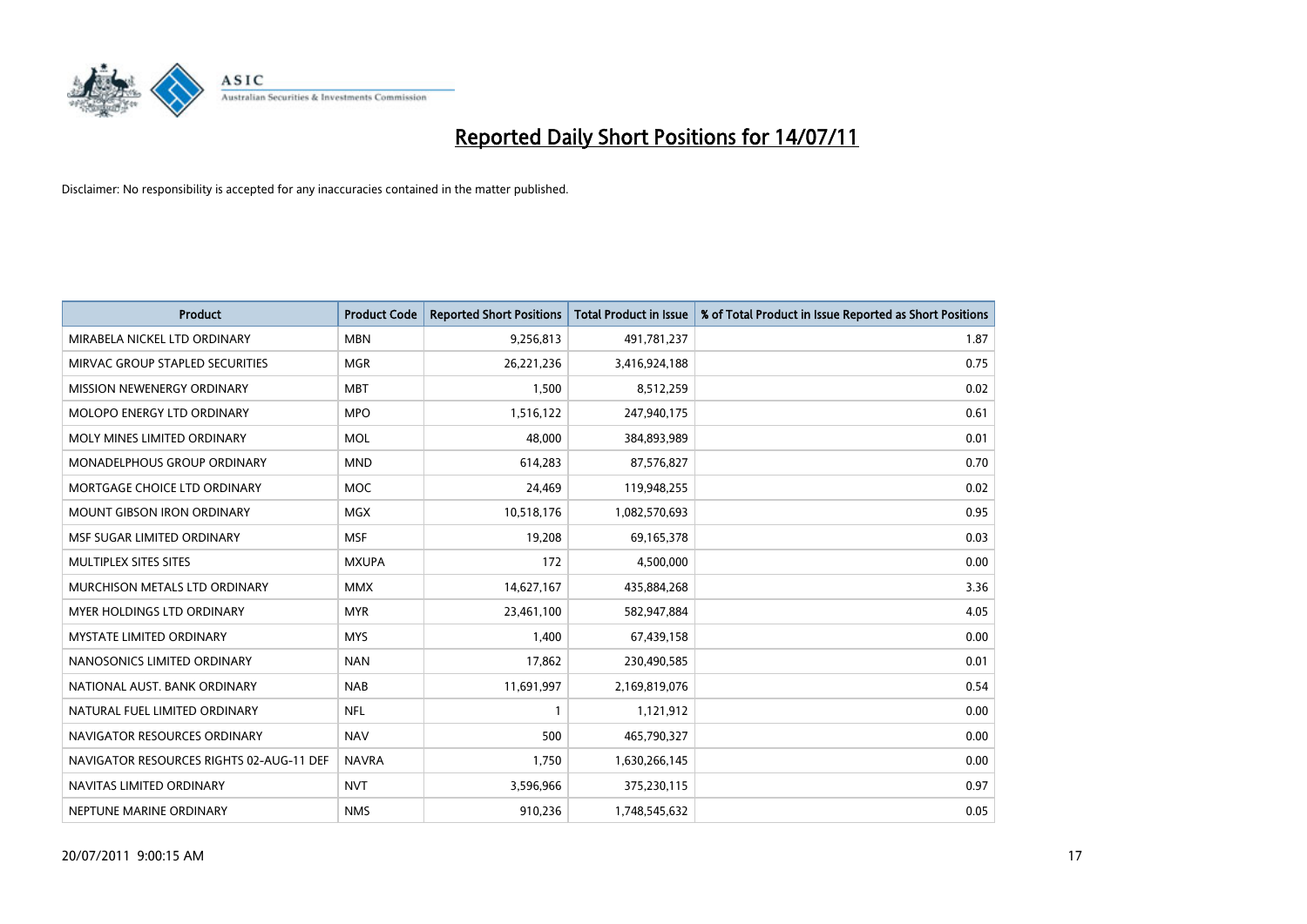

| <b>Product</b>                        | <b>Product Code</b> | <b>Reported Short Positions</b> | Total Product in Issue | % of Total Product in Issue Reported as Short Positions |
|---------------------------------------|---------------------|---------------------------------|------------------------|---------------------------------------------------------|
| NEW HOPE CORPORATION ORDINARY         | <b>NHC</b>          | 890,734                         | 830,230,549            | 0.10                                                    |
| NEWCREST MINING ORDINARY              | <b>NCM</b>          | 4,050,397                       | 765,000,000            | 0.52                                                    |
| NEWS CORP A NON-VOTING CDI            | <b>NWSLV</b>        | 2,357,964                       | 1,829,962,180          | 0.13                                                    |
| NEWS CORP B VOTING CDI                | <b>NWS</b>          | 2,860,071                       | 798,520,953            | 0.36                                                    |
| NEXBIS LIMITED ORDINARY               | <b>NBS</b>          | 63,733                          | 798,356,704            | 0.01                                                    |
| NEXUS ENERGY LIMITED ORDINARY         | <b>NXS</b>          | 18,186,313                      | 1,326,337,066          | 1.36                                                    |
| NIB HOLDINGS LIMITED ORDINARY         | <b>NHF</b>          | 4,911                           | 466,733,110            | 0.00                                                    |
| NICK SCALI LIMITED ORDINARY           | <b>NCK</b>          | 35,846                          | 81,000,000             | 0.04                                                    |
| NIDO PETROLEUM ORDINARY               | <b>NDO</b>          | 86,937                          | 1,389,163,151          | 0.00                                                    |
| NKWE PLATINUM 10C US COMMON           | <b>NKP</b>          | 128,306                         | 559,651,184            | 0.02                                                    |
| NOBLE MINERAL RES ORDINARY            | <b>NMG</b>          | 1,135,187                       | 397,567,161            | 0.29                                                    |
| NORTHERN CREST ORDINARY               | <b>NOC</b>          | 24,345                          | 133,484,723            | 0.02                                                    |
| NORTHERN IRON LTD ORDINARY            | <b>NFE</b>          | 856,865                         | 336,084,863            | 0.25                                                    |
| NRW HOLDINGS LIMITED ORDINARY         | <b>NWH</b>          | 422,676                         | 278,888,011            | 0.15                                                    |
| NUCOAL RESOURCES NL ORDINARY          | <b>NCR</b>          | 124,305                         | 437,193,340            | 0.03                                                    |
| NUFARM LIMITED ORDINARY               | <b>NUF</b>          | 5,693,756                       | 261,833,005            | 2.17                                                    |
| <b>OAKTON LIMITED ORDINARY</b>        | <b>OKN</b>          | 720,254                         | 93,800,235             | 0.77                                                    |
| OCEANAGOLD CORP. CHESS DEPOSITARY INT | <b>OGC</b>          | 412,254                         | 262,590,386            | 0.14                                                    |
| OCEANIA CAPITAL LTD ORDINARY          | <b>OCP</b>          | 2,500                           | 91,921,295             | 0.00                                                    |
| OIL SEARCH LTD ORDINARY               | OSH                 | 11,223,997                      | 1,320,648,378          | 0.84                                                    |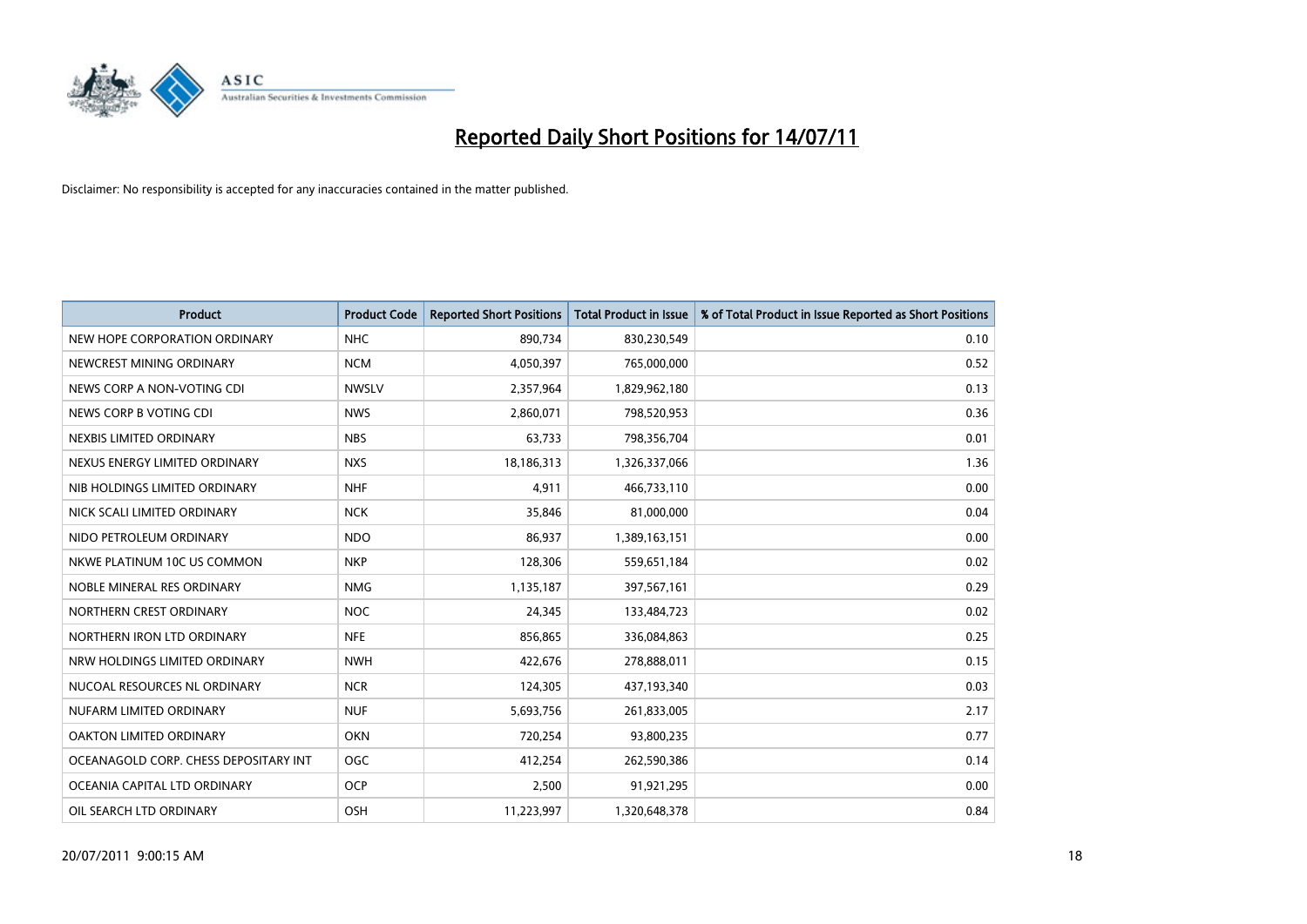

| <b>Product</b>                | <b>Product Code</b> | <b>Reported Short Positions</b> | Total Product in Issue | % of Total Product in Issue Reported as Short Positions |
|-------------------------------|---------------------|---------------------------------|------------------------|---------------------------------------------------------|
| OM HOLDINGS LIMITED ORDINARY  | OMH                 | 8,445,656                       | 504,105,150            | 1.67                                                    |
| ONESTEEL LIMITED ORDINARY     | OST                 | 24,118,070                      | 1,338,106,652          | 1.79                                                    |
| ORICA LIMITED ORDINARY        | ORI                 | 3,065,549                       | 363,966,570            | 0.81                                                    |
| ORIGIN ENERGY ORDINARY        | <b>ORG</b>          | 1,968,409                       | 1,064,507,259          | 0.17                                                    |
| OROCOBRE LIMITED ORDINARY     | <b>ORE</b>          | 87,224                          | 103,063,894            | 0.08                                                    |
| OROTONGROUP LIMITED ORDINARY  | <b>ORL</b>          | 108,710                         | 40,880,902             | 0.26                                                    |
| OTTO ENERGY LIMITED ORDINARY  | <b>OEL</b>          | 109,204                         | 1,134,540,071          | 0.01                                                    |
| OZ MINERALS ORDINARY          | OZL                 | 5,456,647                       | 323,877,514            | 1.69                                                    |
| PACIFIC BRANDS ORDINARY       | <b>PBG</b>          | 5,122,039                       | 931,386,248            | 0.55                                                    |
| PALADIN ENERGY LTD ORDINARY   | <b>PDN</b>          | 13,696,567                      | 777,698,217            | 1.75                                                    |
| PANAUST LIMITED ORDINARY      | <b>PNA</b>          | 12,484,926                      | 593,657,443            | 2.11                                                    |
| PANORAMIC RESOURCES ORDINARY  | PAN                 | 1,264,563                       | 207,050,710            | 0.62                                                    |
| PAPERLINX LIMITED ORDINARY    | <b>PPX</b>          | 5,232,684                       | 603,580,761            | 0.87                                                    |
| PAPILLON RES LTD ORDINARY     | PIR                 | 24,100                          | 203,221,972            | 0.01                                                    |
| PATTIES FOODS LTD ORDINARY    | PFL                 |                                 | 138,989,223            | 0.00                                                    |
| PEAK RESOURCES ORDINARY       | <b>PEK</b>          | 50,058                          | 155,979,643            | 0.03                                                    |
| PEET LIMITED ORDINARY         | <b>PPC</b>          | 95,978                          | 318,038,544            | 0.02                                                    |
| PENINSULA ENERGY LTD ORDINARY | <b>PEN</b>          | 5,000                           | 2,095,337,752          | 0.00                                                    |
| PERILYA LIMITED ORDINARY      | PEM                 | 404,205                         | 526,075,563            | 0.08                                                    |
| PERPETUAL LIMITED ORDINARY    | <b>PPT</b>          | 2,472,530                       | 44,671,129             | 5.54                                                    |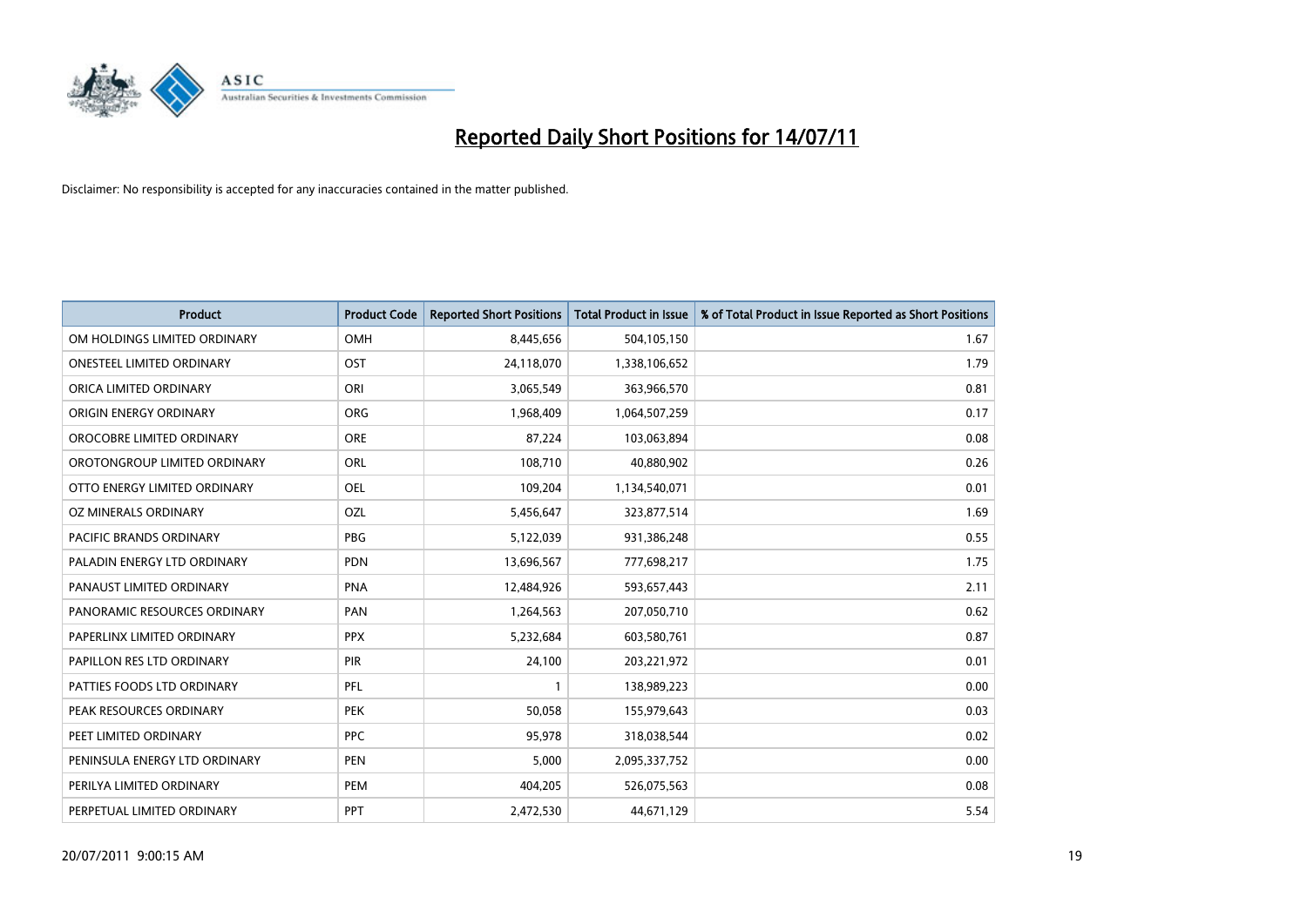

| <b>Product</b>                      | <b>Product Code</b> | <b>Reported Short Positions</b> | Total Product in Issue | % of Total Product in Issue Reported as Short Positions |
|-------------------------------------|---------------------|---------------------------------|------------------------|---------------------------------------------------------|
| PERSEUS MINING LTD ORDINARY         | PRU                 | 4,911,375                       | 425,617,088            | 1.15                                                    |
| PETSEC ENERGY ORDINARY              | <b>PSA</b>          | 223,332                         | 231,283,622            | 0.10                                                    |
| PHARMAXIS LTD ORDINARY              | <b>PXS</b>          | 2,088,133                       | 228,290,309            | 0.91                                                    |
| PHOTON GROUP LTD ORDINARY           | <b>PGA</b>          | 250,510                         | 1,540,886,866          | 0.02                                                    |
| PLATINUM ASSET ORDINARY             | <b>PTM</b>          | 7,534,824                       | 561,347,878            | 1.34                                                    |
| PLATINUM AUSTRALIA ORDINARY         | PLA                 | 5,296,960                       | 392,430,039            | 1.35                                                    |
| PLATINUM CAPITAL LTD ORDINARY       | <b>PMC</b>          |                                 | 164,959,410            | 0.00                                                    |
| PLUTON RESOURCES ORDINARY           | PLV                 | 245,034                         | 187,026,448            | 0.13                                                    |
| PMP LIMITED ORDINARY                | <b>PMP</b>          | 58,164                          | 329,879,212            | 0.01                                                    |
| PORT BOUVARD LIMITED ORDINARY       | PBD                 | 6,754                           | 593,868,295            | 0.00                                                    |
| PRANA BIOTECHNOLOGY ORDINARY        | <b>PBT</b>          | 453,760                         | 275,286,783            | 0.16                                                    |
| PREMIER INVESTMENTS ORDINARY        | <b>PMV</b>          | 616,027                         | 155,062,831            | 0.37                                                    |
| PRIMA BIOMED LTD ORDINARY           | PRR                 | 1,811,500                       | 981,015,629            | 0.18                                                    |
| PRIMARY HEALTH CARE ORDINARY        | PRY                 | 8,394,411                       | 497,419,803            | 1.66                                                    |
| PRIME MEDIA GRP LTD ORDINARY        | <b>PRT</b>          | $\overline{2}$                  | 366,330,303            | 0.00                                                    |
| PROGEN PHARMACEUTIC ORDINARY        | PGL                 | 151,596                         | 24,709,097             | 0.61                                                    |
| PROGRAMMED ORDINARY                 | <b>PRG</b>          | 376,802                         | 118,169,908            | 0.32                                                    |
| PSIVIDA CORP CDI 1:1                | <b>PVA</b>          | 6,878                           | 8,862,492              | 0.08                                                    |
| <b>QANTAS AIRWAYS ORDINARY</b>      | QAN                 | 32,314,405                      | 2,265,123,620          | 1.42                                                    |
| <b>QBE INSURANCE GROUP ORDINARY</b> | OBE                 | 20,422,105                      | 1,092,654,587          | 1.82                                                    |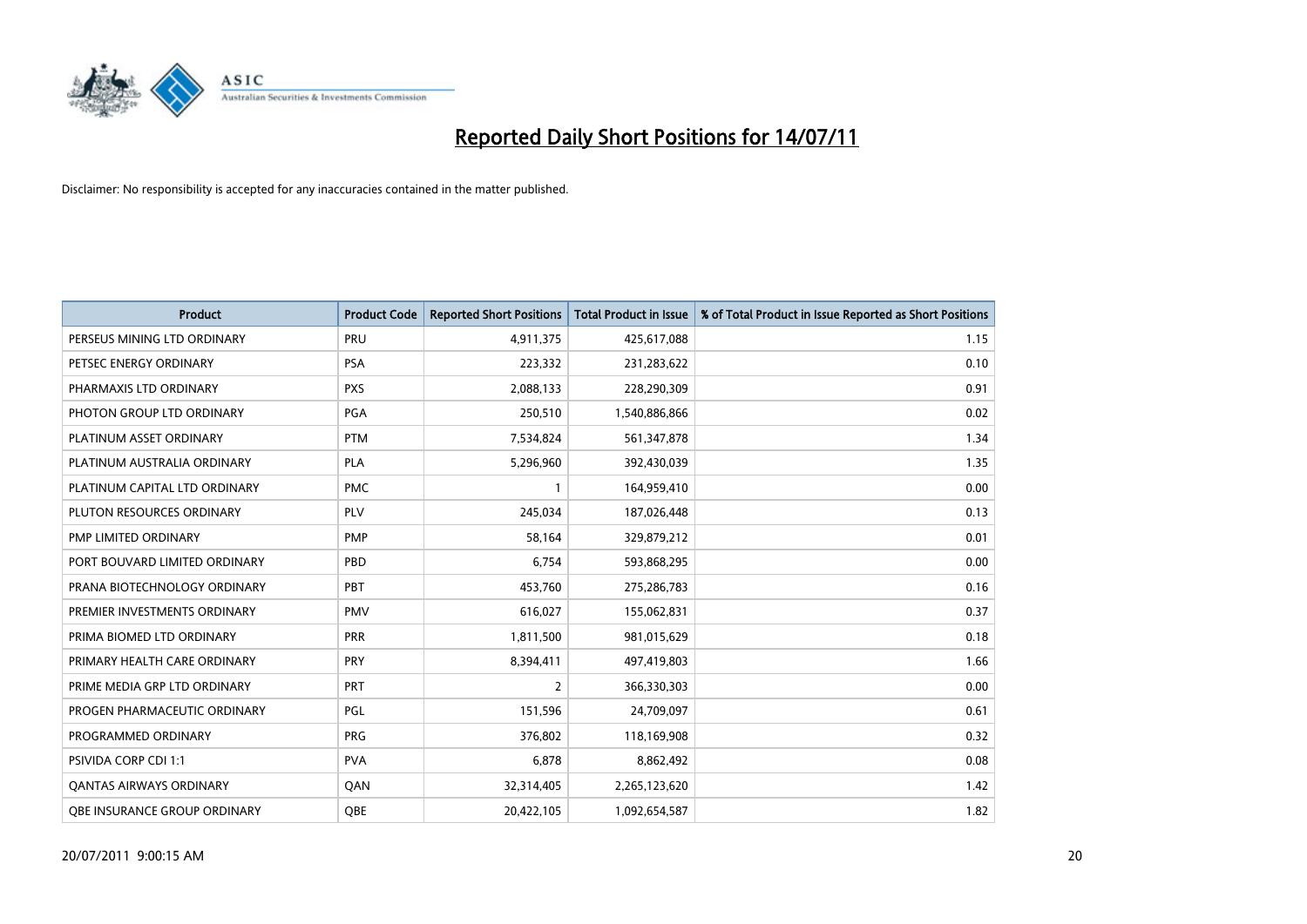

| <b>Product</b>                       | <b>Product Code</b> | <b>Reported Short Positions</b> | Total Product in Issue | % of Total Product in Issue Reported as Short Positions |
|--------------------------------------|---------------------|---------------------------------|------------------------|---------------------------------------------------------|
| OR NATIONAL LIMITED ORDINARY         | <b>ORN</b>          | 23,541,616                      | 2,440,000,000          | 0.94                                                    |
| <b>QUBE LOGISTICS ORDINARY UNITS</b> | <b>QUB</b>          | 15,604,432                      | 610,839,329            | 2.55                                                    |
| RAMELIUS RESOURCES ORDINARY          | <b>RMS</b>          | 322,794                         | 291,767,215            | 0.11                                                    |
| RAMSAY HEALTH CARE ORDINARY          | <b>RHC</b>          | 1,310,822                       | 202,081,252            | 0.65                                                    |
| <b>RCR TOMLINSON ORDINARY</b>        | <b>RCR</b>          | 68,067                          | 132,010,172            | 0.05                                                    |
| <b>REA GROUP ORDINARY</b>            | <b>REA</b>          | 26,140                          | 130,401,680            | 0.01                                                    |
| <b>RECKON LIMITED ORDINARY</b>       | <b>RKN</b>          | 8,128                           | 133,384,060            | 0.01                                                    |
| <b>RED FORK ENERGY ORDINARY</b>      | <b>RFE</b>          | 7,696                           | 269,769,853            | 0.00                                                    |
| REDBANK ENERGY LTD ORDINARY          | <b>AEI</b>          | 13                              | 786,287                | 0.00                                                    |
| <b>REDFLEX HOLDINGS ORDINARY</b>     | <b>RDF</b>          | 10                              | 110,345,599            | 0.00                                                    |
| REED RESOURCES LTD ORDINARY          | <b>RDR</b>          | 421,579                         | 264,742,501            | 0.16                                                    |
| REGIS RESOURCES ORDINARY             | <b>RRL</b>          | 1,792,123                       | 432,072,718            | 0.41                                                    |
| RESMED INC CDI 10:1                  | <b>RMD</b>          | 11,259,422                      | 1,545,678,330          | 0.71                                                    |
| <b>RESOLUTE MINING ORDINARY</b>      | <b>RSG</b>          | 14,169,904                      | 467,638,948            | 3.01                                                    |
| RESOURCE AND INVEST. ORDINARY        | <b>RNI</b>          | 2,999                           | 124,784,308            | 0.00                                                    |
| RESOURCE EQUIP LTD ORDINARY          | <b>ROL</b>          | 389,748                         | 227,202,027            | 0.18                                                    |
| <b>RESOURCE GENERATION ORDINARY</b>  | <b>RES</b>          | 314,311                         | 262,895,652            | 0.12                                                    |
| REVERSE CORP LIMITED ORDINARY        | <b>REF</b>          | 25,141                          | 92,382,175             | 0.03                                                    |
| REX MINERALS LIMITED ORDINARY        | <b>RXM</b>          | 1,038,183                       | 153,635,519            | 0.67                                                    |
| RHG LIMITED ORDINARY                 | <b>RHG</b>          | 406,333                         | 318,092,978            | 0.12                                                    |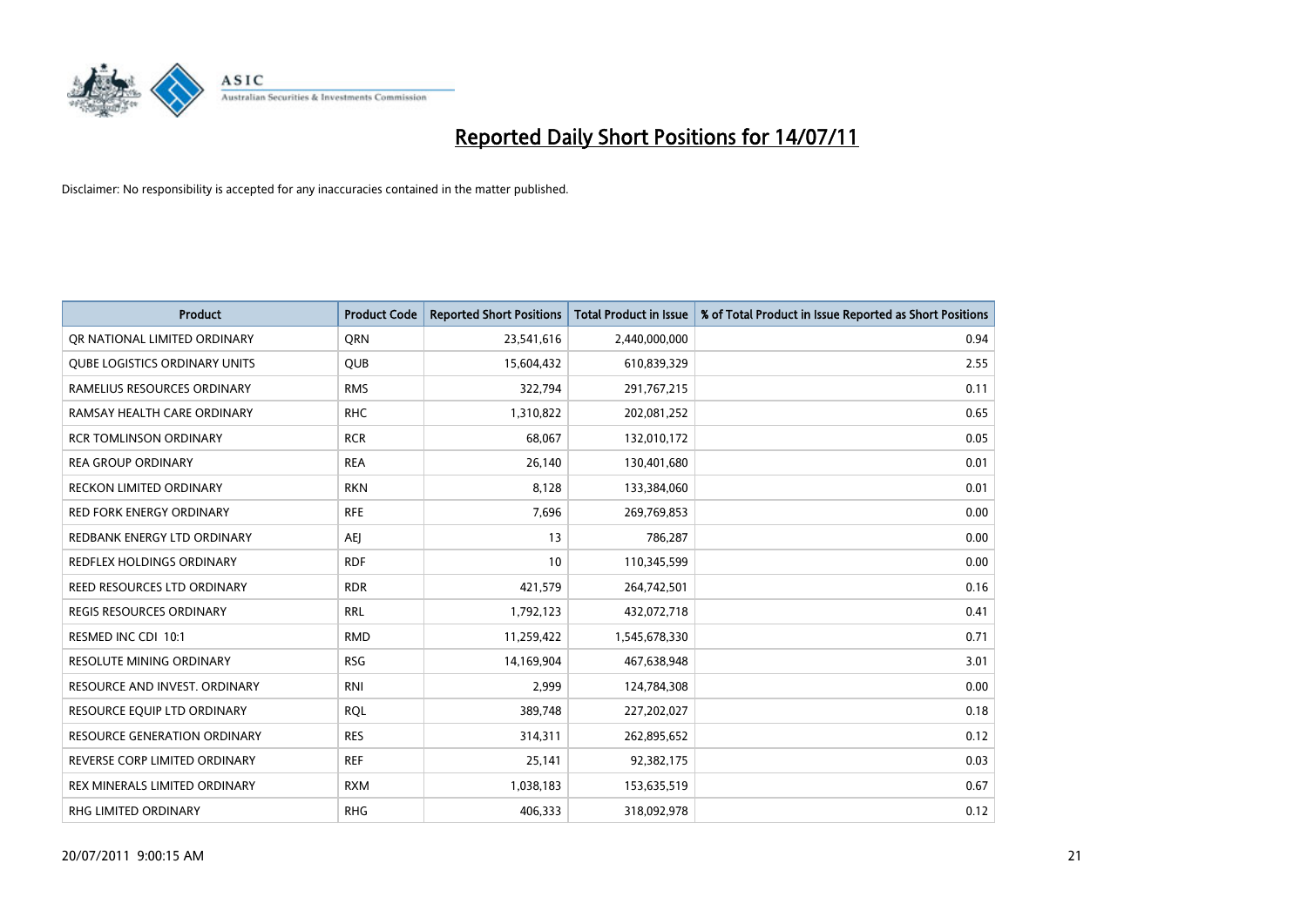

| <b>Product</b>                | <b>Product Code</b> | <b>Reported Short Positions</b> | Total Product in Issue | % of Total Product in Issue Reported as Short Positions |
|-------------------------------|---------------------|---------------------------------|------------------------|---------------------------------------------------------|
| <b>RIALTO ENERGY ORDINARY</b> | <b>RIA</b>          | 471,970                         | 360,006,264            | 0.13                                                    |
| RIDLEY CORPORATION ORDINARY   | <b>RIC</b>          | 823,333                         | 307,817,071            | 0.26                                                    |
| RIO TINTO LIMITED ORDINARY    | <b>RIO</b>          | 11,572,861                      | 435,758,720            | 2.63                                                    |
| RIVERCITY MOTORWAY STAPLED    | <b>RCY</b>          | 132,000                         | 957,010,115            | 0.01                                                    |
| ROBUST RESOURCES ORDINARY     | <b>ROL</b>          | 1,152,423                       | 84,944,097             | 1.35                                                    |
| ROC OIL COMPANY ORDINARY      | <b>ROC</b>          | 1,063,615                       | 713,254,560            | 0.14                                                    |
| ROYAL WOLF HOLDINGS ORDINARY  | <b>RWH</b>          | 60,000                          | 100,387,052            | 0.06                                                    |
| SAI GLOBAL LIMITED ORDINARY   | SAI                 | 294,267                         | 199,570,046            | 0.15                                                    |
| SALMAT LIMITED ORDINARY       | <b>SLM</b>          | 755,168                         | 159,780,299            | 0.47                                                    |
| SAMSON OIL & GAS LTD ORDINARY | SSN                 | 3,074,058                       | 1,731,976,929          | 0.18                                                    |
| SANDFIRE RESOURCES ORDINARY   | <b>SFR</b>          | 1,183,936                       | 149,384,969            | 0.77                                                    |
| <b>SANTOS LTD ORDINARY</b>    | <b>STO</b>          | 3,829,866                       | 877,955,815            | 0.43                                                    |
| SARACEN MINERAL ORDINARY      | <b>SAR</b>          | 210,599                         | 492,251,415            | 0.04                                                    |
| SEDGMAN LIMITED ORDINARY      | <b>SDM</b>          | 370,997                         | 209,752,689            | 0.17                                                    |
| SEEK LIMITED ORDINARY         | <b>SEK</b>          | 11,792,856                      | 337,065,707            | 3.48                                                    |
| SELECT HARVESTS ORDINARY      | SHV                 | 234,758                         | 56,226,960             | 0.42                                                    |
| SENETAS CORPORATION ORDINARY  | <b>SEN</b>          | 756,999                         | 463,105,195            | 0.16                                                    |
| SERVCORP LIMITED ORDINARY     | SRV                 | 139,803                         | 98,440,807             | 0.14                                                    |
| SERVICE STREAM ORDINARY       | SSM                 | 423,907                         | 283,418,867            | 0.15                                                    |
| SEVEN GROUP HOLDINGS ORDINARY | <b>SVW</b>          | 891,573                         | 306,410,281            | 0.29                                                    |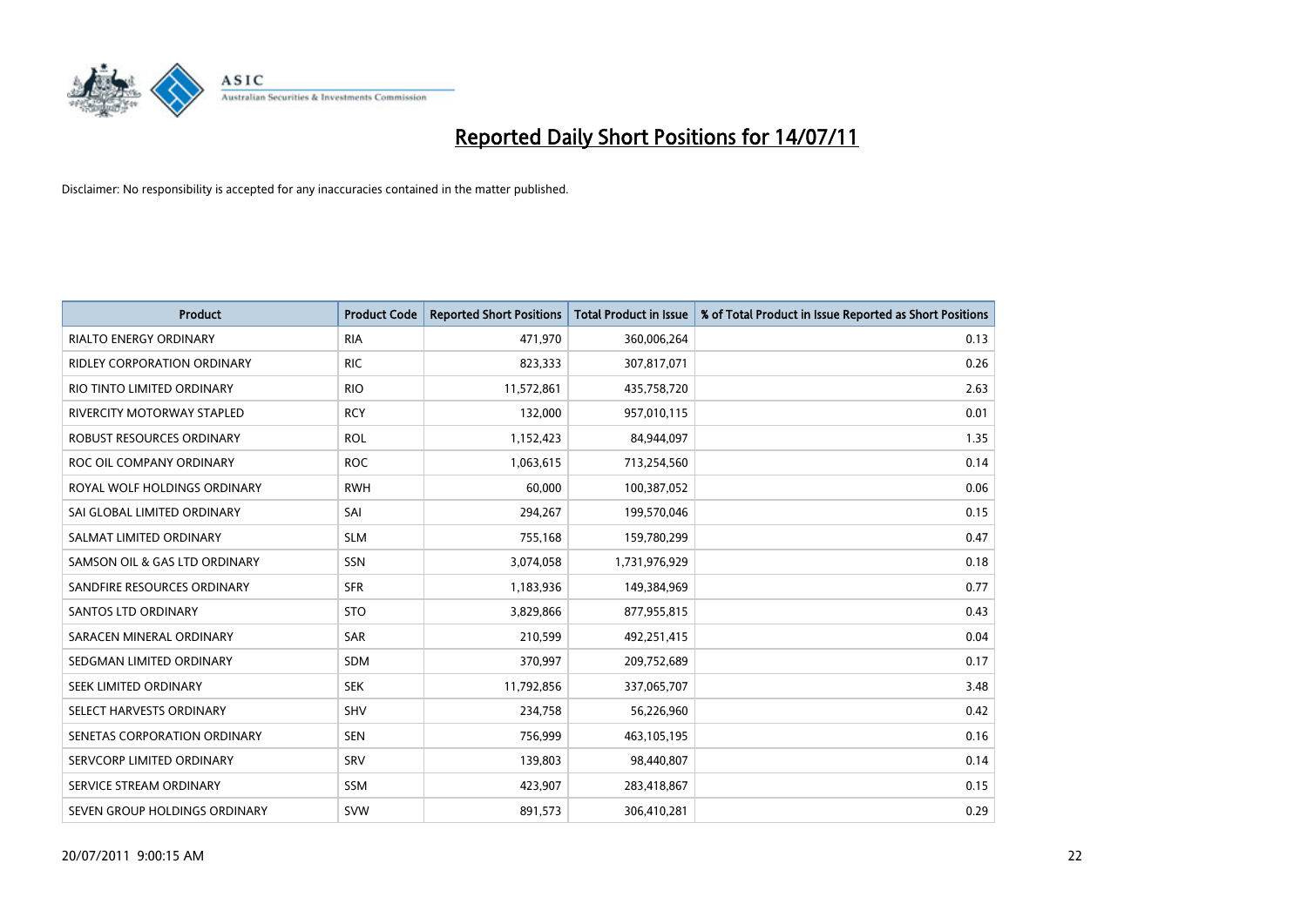

| <b>Product</b>                           | <b>Product Code</b> | <b>Reported Short Positions</b> | <b>Total Product in Issue</b> | % of Total Product in Issue Reported as Short Positions |
|------------------------------------------|---------------------|---------------------------------|-------------------------------|---------------------------------------------------------|
| SEVEN WEST MEDIA LTD ORDINARY            | <b>SWM</b>          | 2,955,301                       | 610,327,899                   | 0.48                                                    |
| SIGMA PHARMACEUTICAL ORDINARY            | <b>SIP</b>          | 12,407,992                      | 1,178,626,572                 | 1.06                                                    |
| SILEX SYSTEMS ORDINARY                   | <b>SLX</b>          | 324.510                         | 170,133,997                   | 0.18                                                    |
| SILVER LAKE RESOURCE ORDINARY            | <b>SLR</b>          | 191,202                         | 178,882,838                   | 0.09                                                    |
| SIMS METAL MGMT LTD ORDINARY             | <b>SGM</b>          | 3,535,665                       | 205,408,830                   | 1.70                                                    |
| SINGAPORE TELECOMM. CHESS DEPOSITARY INT | SGT                 | 3,289,425                       | 198,739,178                   | 1.64                                                    |
| SIRIUS RESOURCES NL ORDINARY             | <b>SIR</b>          | 82.500                          | 137,134,586                   | 0.06                                                    |
| SKILLED GROUP LTD ORDINARY               | <b>SKE</b>          | 42.000                          | 233,089,776                   | 0.01                                                    |
| SKY CITY ENTERTAIN, ORDINARY             | <b>SKC</b>          | 10,000                          | 576,958,340                   | 0.00                                                    |
| <b>SKY NETWORK ORDINARY</b>              | <b>SKT</b>          | 18,324                          | 389,139,785                   | 0.00                                                    |
| SMS MANAGEMENT. ORDINARY                 | <b>SMX</b>          | 225,182                         | 68,246,225                    | 0.32                                                    |
| SONIC HEALTHCARE ORDINARY                | <b>SHL</b>          | 4,674,208                       | 388,429,875                   | 1.21                                                    |
| SOUL PATTINSON (W.H) ORDINARY            | SOL                 | 19,897                          | 238,640,580                   | 0.01                                                    |
| SOUTH BOULDER MINES ORDINARY             | <b>STB</b>          | 5,116                           | 87,115,688                    | 0.01                                                    |
| SP AUSNET STAPLED SECURITIES             | <b>SPN</b>          | 6,773,892                       | 2,850,932,204                 | 0.22                                                    |
| SPARK INFRASTRUCTURE STAPLED NOTE & UNIT | SKI                 | 15,571,973                      | 1,326,734,264                 | 1.16                                                    |
| SPDR 200 FUND ETF UNITS                  | STW                 | 8                               | 52,178,556                    | 0.00                                                    |
| SPECIALTY FASHION ORDINARY               | <b>SFH</b>          | 891,395                         | 191,786,121                   | 0.47                                                    |
| SPOTLESS GROUP LTD ORDINARY              | <b>SPT</b>          | 609,884                         | 262,766,725                   | 0.22                                                    |
| ST BARBARA LIMITED ORDINARY              | SBM                 | 5,161,207                       | 325,615,389                   | 1.59                                                    |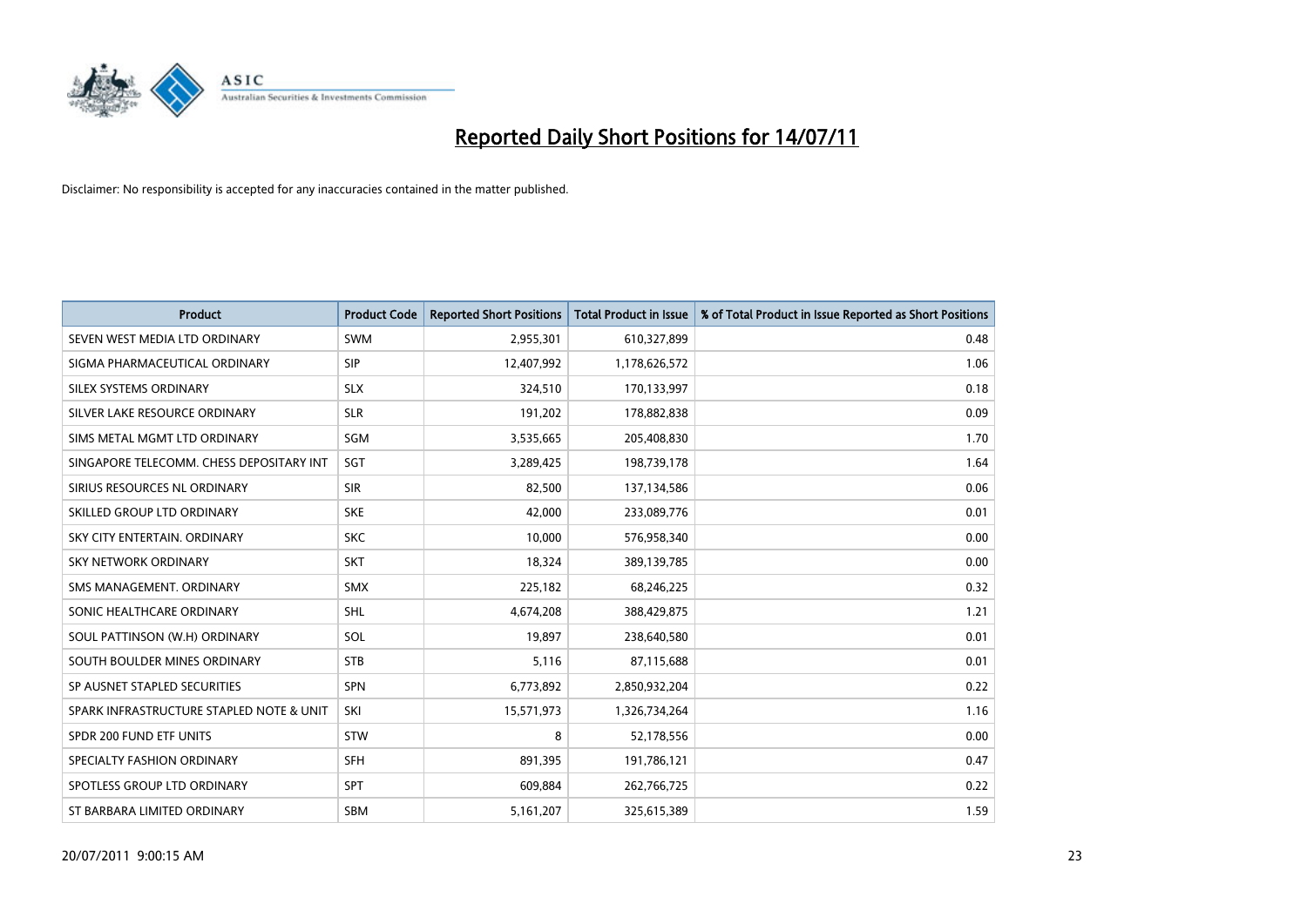

| <b>Product</b>                | <b>Product Code</b> | <b>Reported Short Positions</b> | Total Product in Issue | % of Total Product in Issue Reported as Short Positions |
|-------------------------------|---------------------|---------------------------------|------------------------|---------------------------------------------------------|
| STAGING CONNECTIONS ORDINARY  | <b>STG</b>          | 2,917,189                       | 78,317,726             | 3.72                                                    |
| STANMORE COAL LTD ORDINARY    | <b>SMR</b>          | 77,840                          | 88,270,738             | 0.09                                                    |
| STARPHARMA HOLDINGS ORDINARY  | SPL                 | 438,180                         | 247,743,578            | 0.17                                                    |
| STH AMERICAN COR LTD ORDINARY | SAY                 | 9,200                           | 245,846,493            | 0.00                                                    |
| STH CRS ELECT ENGNR ORDINARY  | <b>SXE</b>          | 2,910                           | 160,736,826            | 0.00                                                    |
| STHN CROSS MEDIA ORDINARY     | <b>SXL</b>          | 3,395,743                       | 705,712,186            | 0.47                                                    |
| STOCKLAND UNITS/ORD STAPLED   | <b>SGP</b>          | 4,294,630                       | 2,383,036,717          | 0.17                                                    |
| STRAITS RES LTD. ORDINARY     | <b>SRQ</b>          | 7,799,002                       | 324,796,141            | 2.39                                                    |
| STW COMMUNICATIONS ORDINARY   | SGN                 | 359,184                         | 364,310,964            | 0.09                                                    |
| SUNCORP GROUP LTD ORDINARY    | <b>SUN</b>          | 7,210,629                       | 1,286,600,980          | 0.54                                                    |
| SUNDANCE ENERGY ORDINARY      | <b>SEA</b>          | 183,646                         | 276,709,585            | 0.07                                                    |
| SUNDANCE RESOURCES ORDINARY   | SDL                 | 13,318,195                      | 2,870,927,169          | 0.45                                                    |
| SUNLAND GROUP LTD ORDINARY    | <b>SDG</b>          | 34.606                          | 224,881,794            | 0.01                                                    |
| SUPER RET REP LTD ORDINARY    | <b>SUL</b>          | 111,859                         | 130,018,739            | 0.09                                                    |
| SWICK MINING ORDINARY         | <b>SWK</b>          | 91,698                          | 236,724,970            | 0.04                                                    |
| SYMEX HOLDINGS ORDINARY       | <b>SYM</b>          | 6.633                           | 189,166,670            | 0.00                                                    |
| TABCORP HOLDINGS LTD ORDINARY | <b>TAH</b>          | 3,036,240                       | 688,019,737            | 0.43                                                    |
| TALENT2 INTERNATION ORDINARY  | <b>TWO</b>          | 139,685                         | 144,672,415            | 0.09                                                    |
| TAP OIL LIMITED ORDINARY      | <b>TAP</b>          | 453,039                         | 240,967,311            | 0.18                                                    |
| TASSAL GROUP LIMITED ORDINARY | <b>TGR</b>          | 108,751                         | 146,304,404            | 0.06                                                    |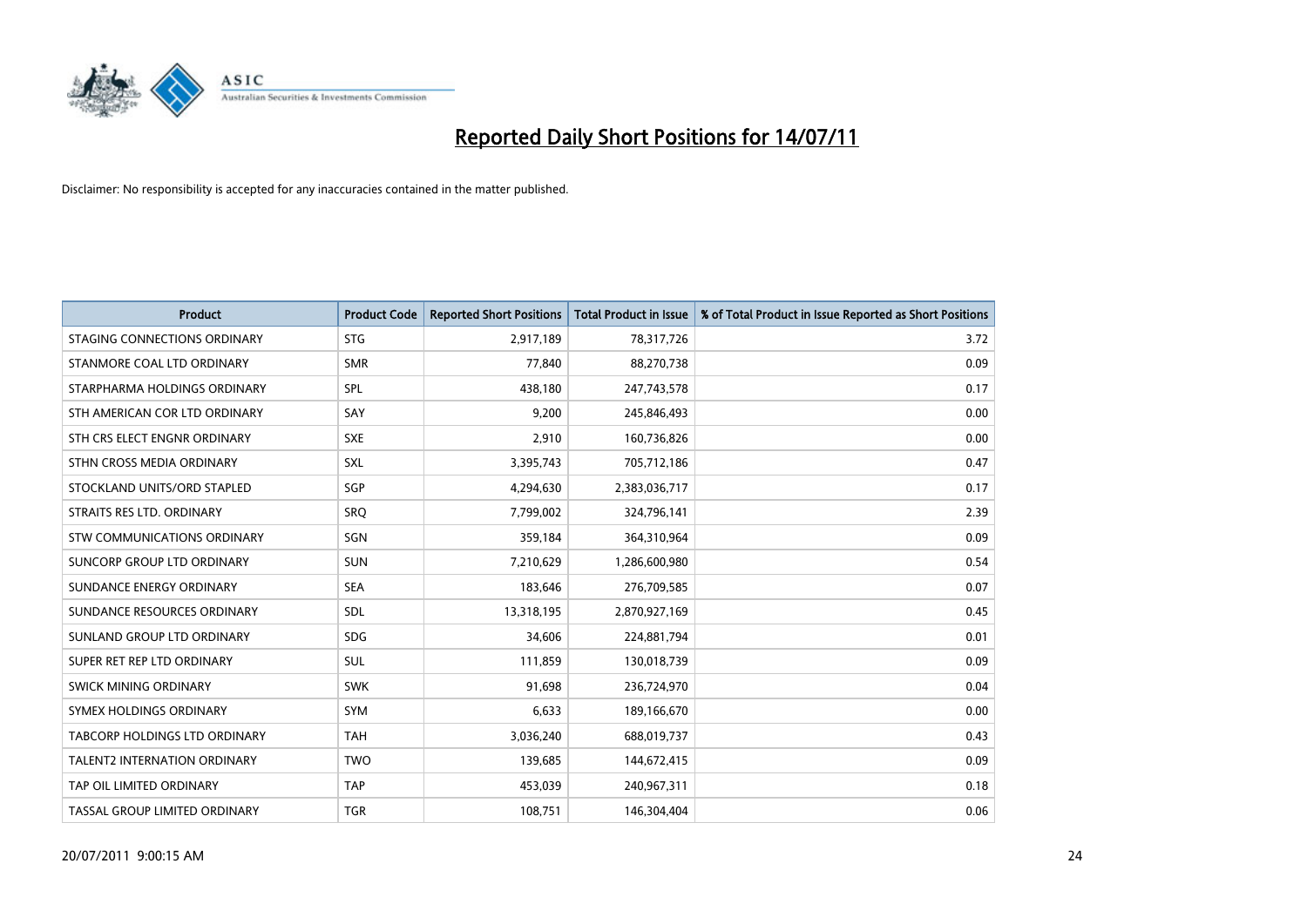

| <b>Product</b>                       | <b>Product Code</b> | <b>Reported Short Positions</b> | Total Product in Issue | % of Total Product in Issue Reported as Short Positions |
|--------------------------------------|---------------------|---------------------------------|------------------------|---------------------------------------------------------|
| <b>TATTS GROUP LTD ORDINARY</b>      | <b>TTS</b>          | 9,451,205                       | 1,318,683,208          | 0.70                                                    |
| <b>TECHNOLOGY ONE ORDINARY</b>       | <b>TNE</b>          | 65,169                          | 303,119,455            | 0.02                                                    |
| TELECOM CORPORATION ORDINARY         | <b>TEL</b>          | 24,899,790                      | 1,924,678,136          | 1.31                                                    |
| TELSTRA CORPORATION. ORDINARY        | <b>TLS</b>          | 65,085,278                      | 12,443,074,357         | 0.51                                                    |
| TEN NETWORK HOLDINGS ORDINARY        | <b>TEN</b>          | 33,554,965                      | 1,045,236,720          | 3.21                                                    |
| TERANGA GOLD CORP CDI 1:1            | <b>TGZ</b>          | 200,798                         | 152,679,621            | 0.12                                                    |
| TFS CORPORATION LTD ORDINARY         | <b>TFC</b>          | 59,417                          | 276,453,042            | 0.02                                                    |
| THE REJECT SHOP ORDINARY             | <b>TRS</b>          | 515,391                         | 26,033,570             | 1.97                                                    |
| THOR MINING PLC CHESS DEPOSITARY 1:1 | <b>THR</b>          | 2,307                           | 222,489,120            | 0.00                                                    |
| THORN GROUP LIMITED ORDINARY         | <b>TGA</b>          | 19,145                          | 146,091,970            | 0.01                                                    |
| <b>TIGER RESOURCES ORDINARY</b>      | <b>TGS</b>          | 174,642                         | 669,560,549            | 0.03                                                    |
| TIMBERCORP LIMITED ORDINARY          | <b>TIM</b>          | 90,074                          | 352,071,429            | 0.02                                                    |
| <b>TISHMAN SPEYER UNITS</b>          | <b>TSO</b>          | 101,983                         | 338,440,904            | 0.03                                                    |
| TNG LIMITED ORDINARY                 | <b>TNG</b>          | 4.321                           | 284,803,062            | 0.00                                                    |
| TOLL HOLDINGS LTD ORDINARY           | <b>TOL</b>          | 21,771,405                      | 710,128,531            | 3.02                                                    |
| TORO ENERGY LIMITED ORDINARY         | <b>TOE</b>          | 35,404                          | 964,936,676            | 0.00                                                    |
| <b>TOWER LIMITED ORDINARY</b>        | <b>TWR</b>          | 689,519                         | 265,176,580            | 0.26                                                    |
| TOX FREE SOLUTIONS ORDINARY          | <b>TOX</b>          | 57,070                          | 96,503,382             | 0.05                                                    |
| TPG TELECOM LIMITED ORDINARY         | <b>TPM</b>          | 4,165,883                       | 783,481,644            | 0.53                                                    |
| <b>TRANSFIELD SERVICES ORDINARY</b>  | <b>TSE</b>          | 7,138,747                       | 549,715,957            | 1.29                                                    |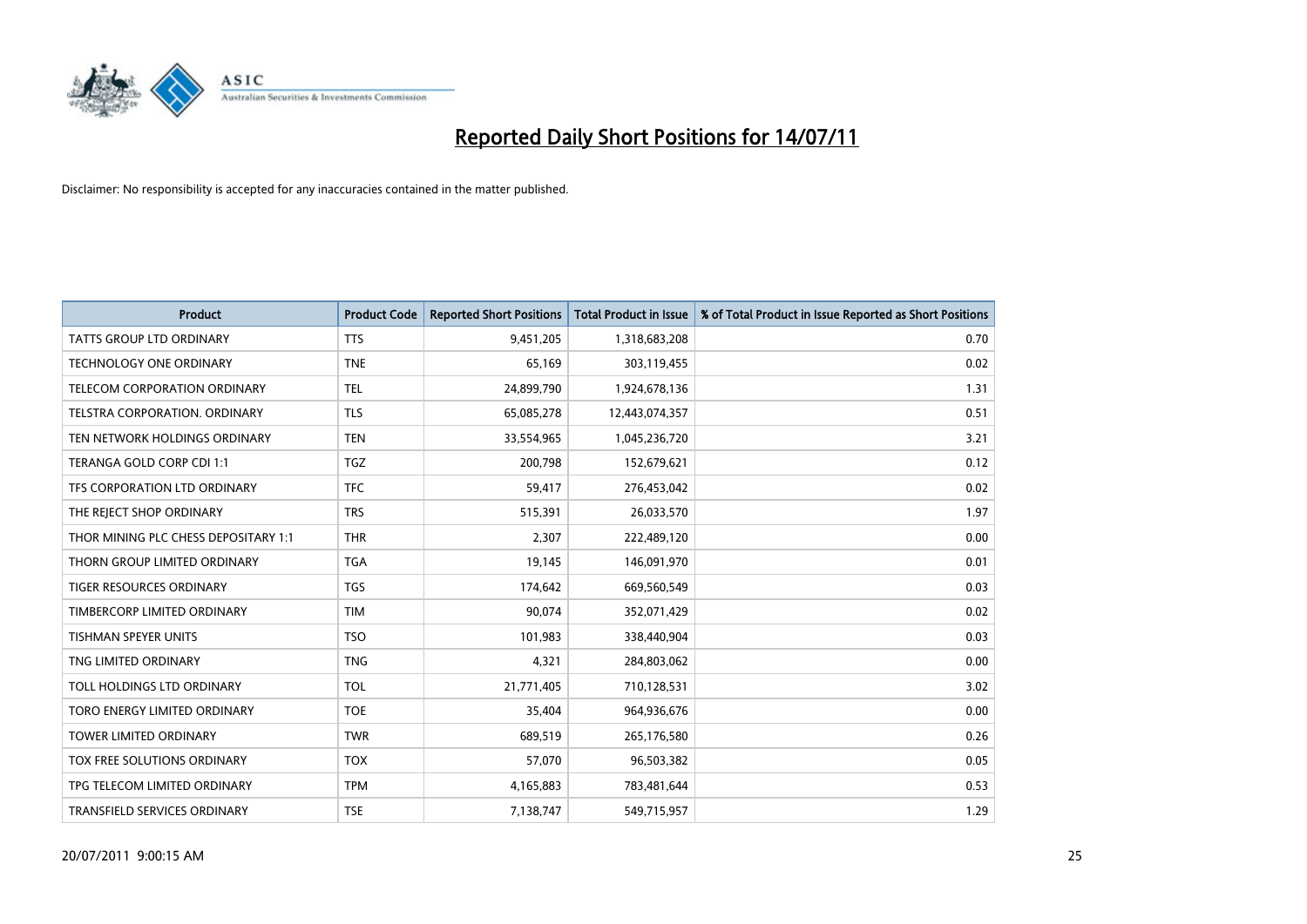

| <b>Product</b>                            | <b>Product Code</b> | <b>Reported Short Positions</b> | <b>Total Product in Issue</b> | % of Total Product in Issue Reported as Short Positions |
|-------------------------------------------|---------------------|---------------------------------|-------------------------------|---------------------------------------------------------|
| <b>TRANSPACIFIC INDUST, ORDINARY</b>      | <b>TPI</b>          | 11,016,473                      | 960,638,735                   | 1.13                                                    |
| TRANSURBAN GROUP TRIPLE STAPLED SEC.      | <b>TCL</b>          | 3,329,187                       | 1,443,543,731                 | 0.22                                                    |
| TREASURY WINE ESTATE ORDINARY             | <b>TWE</b>          | 17,485,805                      | 647,227,144                   | 2.70                                                    |
| TRINITY GROUP STAPLED SECURITIES          | <b>TCQ</b>          | 3,419                           | 203,405,927                   | 0.00                                                    |
| TROY RESOURCES NL ORDINARY                | <b>TRY</b>          | 214,327                         | 87,990,323                    | 0.22                                                    |
| UGL LIMITED ORDINARY                      | <b>UGL</b>          | 4,684,935                       | 166,047,171                   | 2.80                                                    |
| UNILIFE CORPORATION CDI 6:1               | <b>UNS</b>          | 796,463                         | 271,430,663                   | 0.29                                                    |
| VALAD PROPERTY GROUP STAPLED US PROHIBIT. | <b>VPG</b>          | 3,669,171                       | 115,108,116                   | 3.19                                                    |
| <b>VDM GROUP LIMITED ORDINARY</b>         | <b>VMG</b>          | 11,116                          | 193,127,749                   | 0.01                                                    |
| <b>VENTURE MINERALS ORDINARY</b>          | <b>VMS</b>          | 353,598                         | 221,093,592                   | 0.16                                                    |
| VILLAGE ROADSHOW LTD ORDINARY             | <b>VRL</b>          | 124,124                         | 151,458,556                   | 0.08                                                    |
| <b>VIRGIN BLUE HOLDINGS ORDINARY</b>      | <b>VBA</b>          | 17,125,807                      | 2,210,197,600                 | 0.77                                                    |
| VISION GROUP HLDGS ORDINARY               | <b>VGH</b>          | 78,000                          | 74,197,532                    | 0.11                                                    |
| <b>VITA GROUP LTD ORDINARY</b>            | <b>VTG</b>          | 75,190                          | 142,499,800                   | 0.05                                                    |
| VITERRA INC CDI 1:1                       | <b>VTA</b>          | 3,828                           | 68,629,939                    | 0.01                                                    |
| WAH NAM INT HLDG LTD ORDINARY             | <b>WNI</b>          | 2,604,660                       | 5,355,416,325                 | 0.05                                                    |
| WATPAC LIMITED ORDINARY                   | <b>WTP</b>          | 120,701                         | 183,341,382                   | 0.06                                                    |
| WDS LIMITED ORDINARY                      | <b>WDS</b>          | 701                             | 144,055,662                   | 0.00                                                    |
| <b>WEBIET LIMITED ORDINARY</b>            | <b>WEB</b>          | 383,185                         | 75,967,968                    | 0.51                                                    |
| WESFARMERS LIMITED ORDINARY               | <b>WES</b>          | 17,706,230                      | 1,005,675,940                 | 1.75                                                    |